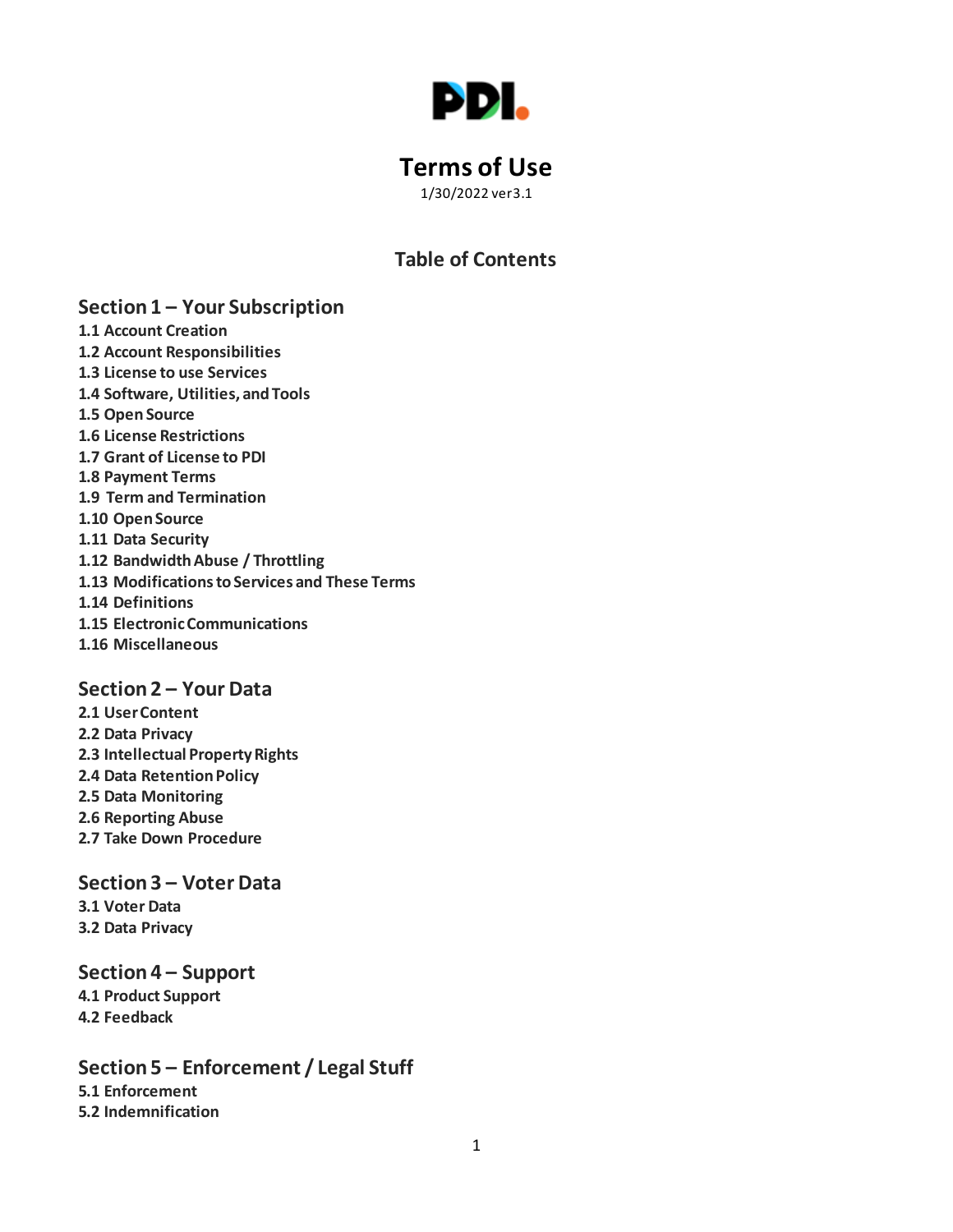**5.3 Release 5.4 Disclaimers 5.5 Limitation on Liability 5.6 Injunctive Relief 5.7 Copyright Policy 5.8 Dispute Resolution 5.9 Export 5.10 Disclosures 5.11 Copyright / Trademark Information 5.12 Contact Information 5.13 Force Majeure**

# **Section 1 – Your Subscription**

The websites located at politicaldata.com and all related subdomains (e.g. calltime.ai; outreachcircle.com/ beta.calltime.ai, app.calltime.ai, www.calltime.ai; client.outreachcircle.com) (the "**Site**") are copyrighted work belonging to Political Data Intelligence, LLC, a Delaware limited liability company (sometimes referred to as "**Company", "PDI," "us, "our," or "we**"). Certain features of the Site may be subject to additional guidelines, terms, or rules, which will be posted on the Site in connection with such features. All such additional terms, guidelines, and rules are incorporated by reference into these Terms.

By accessing or viewing or using this Site or participating in or using any of our Software-as-a-Service (SaaS) subscription services, software applications, voter data files (if applicable), or other services offered on or provided by or through this Site or through the mobile apps, including, without limitation, all PDI, Calltime and OutreachCircle products and services(all of such software applications and services, and all related documentation provided to you or otherwise available on the Site, including, without limitation, the Software as defined in Section 1.4 herein, collectively, the "**Services**"), you (sometimesreferred to as "**User**"or "**You**" or "you") agree to these Terms of Use ("**Terms**" or "**Terms of Use**").

THESE TERMS OF USE IS A CONTRACT BETWEEN YOU AND PDI AND SETS FORTH THE LEGALLY BINDING TERMS AND CONDITIONS THAT GOVERN YOUR USE OF THE SERVICES. BY ACCESSING THE SITE OR USING THE SERVICES, YOU ARE ACCEPTING THESE TERMS (ON BEHALF OF YOURSELF OR THE ENTITY THAT YOU REPRESENT), AND YOU REPRESENT AND WARRANT THAT YOU HAVE THE RIGHT, AUTHORITY, AND CAPACITY TO ENTER INTO THESE TERMS (ON BEHALF OF YOURSELF OR THE ENTITY THAT YOU REPRESENT). YOU MAY NOT ACCESS OR USE THE SERVICESOR ACCEPT THE TERMS IF YOU ARE NOT AT LEAST 13 YEARS OLD. IF YOU DO NOT AGREE WITH ALL OF THE PROVISIONS OF THESE TERMS, DO NOT ACCESS AND/OR USE THE SERVICES.

THESE TERMS REQUIRE THE USE OF ARBITRATION (SECTION 10.2) ON AN INDIVIDUAL BASIS TO RESOLVE DISPUTES, RATHER THAN JURY TRIALS OR CLASS ACTIONS, AND ALSO LIMIT THE REMEDIES AVAILABLE TO YOU IN THE EVENT OF A DISPUTE.

# **1.1 Account Creation**

In order to use certain features of the Site and the Services, you must register for an account ("**Account"**) and provide certain information (e.g., name, email address, mobile phone number) about yourself as prompted by the account registration form. You represent and warrant that: (a) all required registration information you submit is truthful and accurate; (b) you will maintain the accuracy of such information. You may delete your Account at any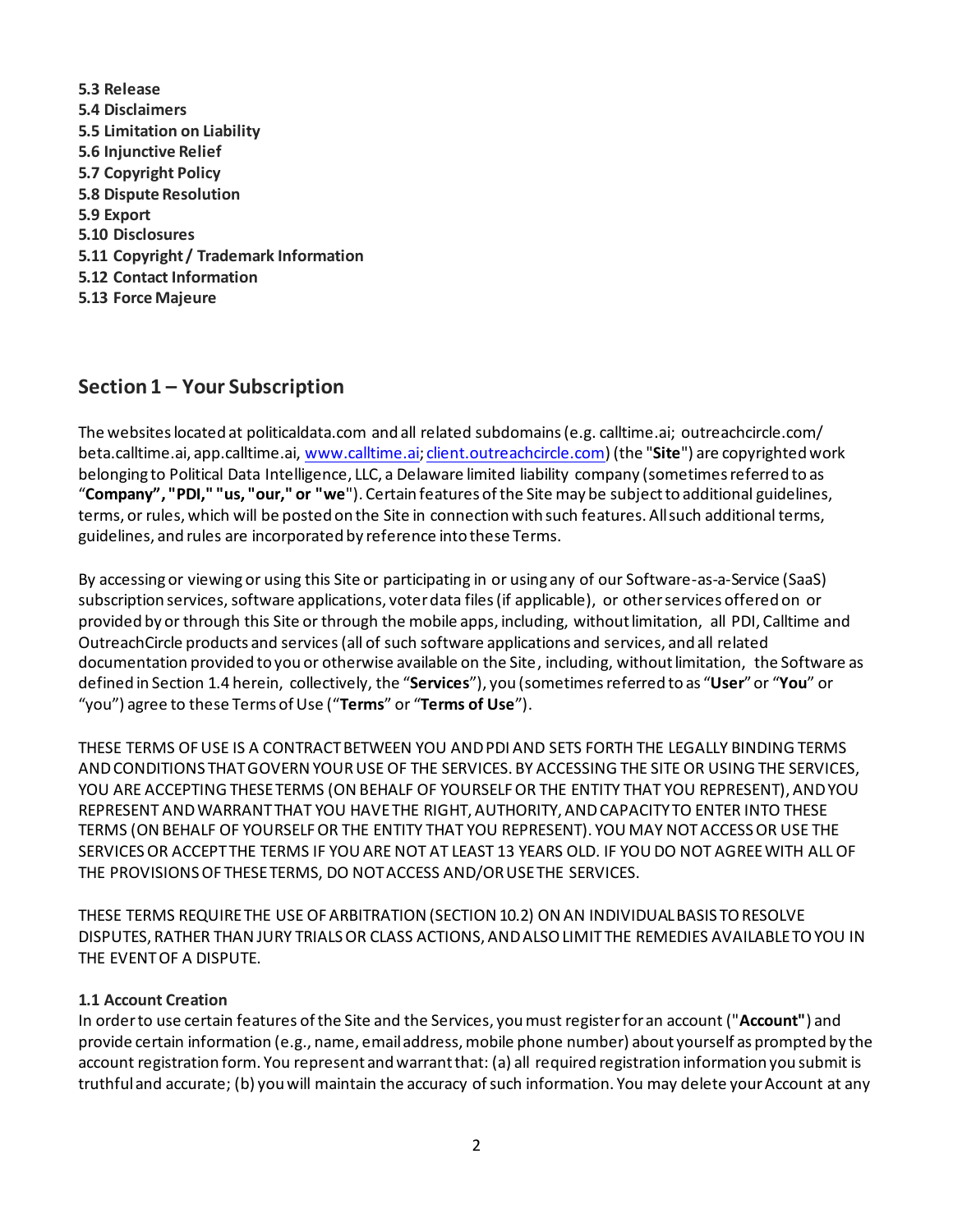time, for any reason, by following the instructions on the Site. PDImay suspend or terminate your Account in accordance with Section 1.9.

### **1.2 Account Responsibilities**

You are responsible for maintaining the confidentiality of your Account login information and are fully responsible for all activities that occur under your Account. You agree to immediately notify PDI of any unauthorized use, or suspected unauthorized use of your Account or any other breach of security. PDI cannot and will not be liable for any loss or damage arising from your failure to comply with the above requirements.

Because you must be at least 13 years of age to use this Site and/or the other Services, no content or information from the Services falls within the Child Online Privacy Protection Act ("COPA") and is not monitored as doing so. All information and services are exchanged electronically via the internet. You are responsible for maintaining your own access to the internet, and for obtaining and maintaining any equipment and ancillary services needed to connect to and use the Services, including, without limitation, hardware, servers, software, operating systems, networking and web servers (collectively, "Equipment"). You shall also be responsible for maintaining the security of the Equipment. You consent to receiving communications electronically. PDI is a privately owned company and does not represent or speak for any governmental agency or authority. You may acquire additional Services from our Site. We reserve the right to require that you agree to separate agreements as a condition of your use and/or purchase of such additional services and/or content, which terms will apply in addition to these Terms.

### **1.3 License to use Services**

Subject to these Terms, and with respect to the specific Services that you subscribe to, PDI grants you a nontransferable, non-sublicensable non-exclusive, revocable, limited license to access and use the Site and the Services for the time period you subscribe for such Services and such use is limited to legally acceptable purposes. Unless explicitly stated herein, nothing in these Terms shall be construed as conferring any license to intellectual property rights, whether by estoppel, implication or otherwise.

If you are using the Services for an electoral campaign, you may transfer your rights to the Services to another person or organization within the same campaign season during which the subscription was first purchased. All usage rights of the original licensee would be forfeited upon such transfer. The transferee must agree to the terms and conditions of the agreement and re-register with PDI.

Any altered, or edited version of any information contained within or provided to you by your use of the Services (other than User Content, if applicable, as defined in Section 2.1 herein) remains the property of PDI.

Excluding any User Content that you may provide (as defined in **Section 2.1**), you acknowledge that all the Intellectual Property Rights, including copyrights, patents, trademarks, and trade secrets, in or displayed on the Site or incorporated into or with respect to the Services such as the Software, and its content, including, without limitation, all software and, if applicable, voter data and all other voter information, displayed or provided through the use of the Services, are owned by and shall be retained by PDI or PDI's licensors and other suppliers. Neither these Terms nor your access to the Site or use of the Services transfers to you or any third party any rights, title or interest in or to such Intellectual Property Rights, except for the limited access rights expressly set forth in **Section 1.3.** PDI and its licensors and other suppliers reserve all rights not granted in these Terms. There are no implied licenses granted under these Terms. All of the terms of this paragraph shall survive the termination of these Terms.

### **1.4 Software, Utilities, and Tools**

Services may require or allow User to download software from PDI or its licensors **("Software")** onto User's smartphone, tablet, computer or other device. If an end user license agreement is provided with the Software, User's use of the Software is also subject to the terms of that license agreement. User may not sub-license, or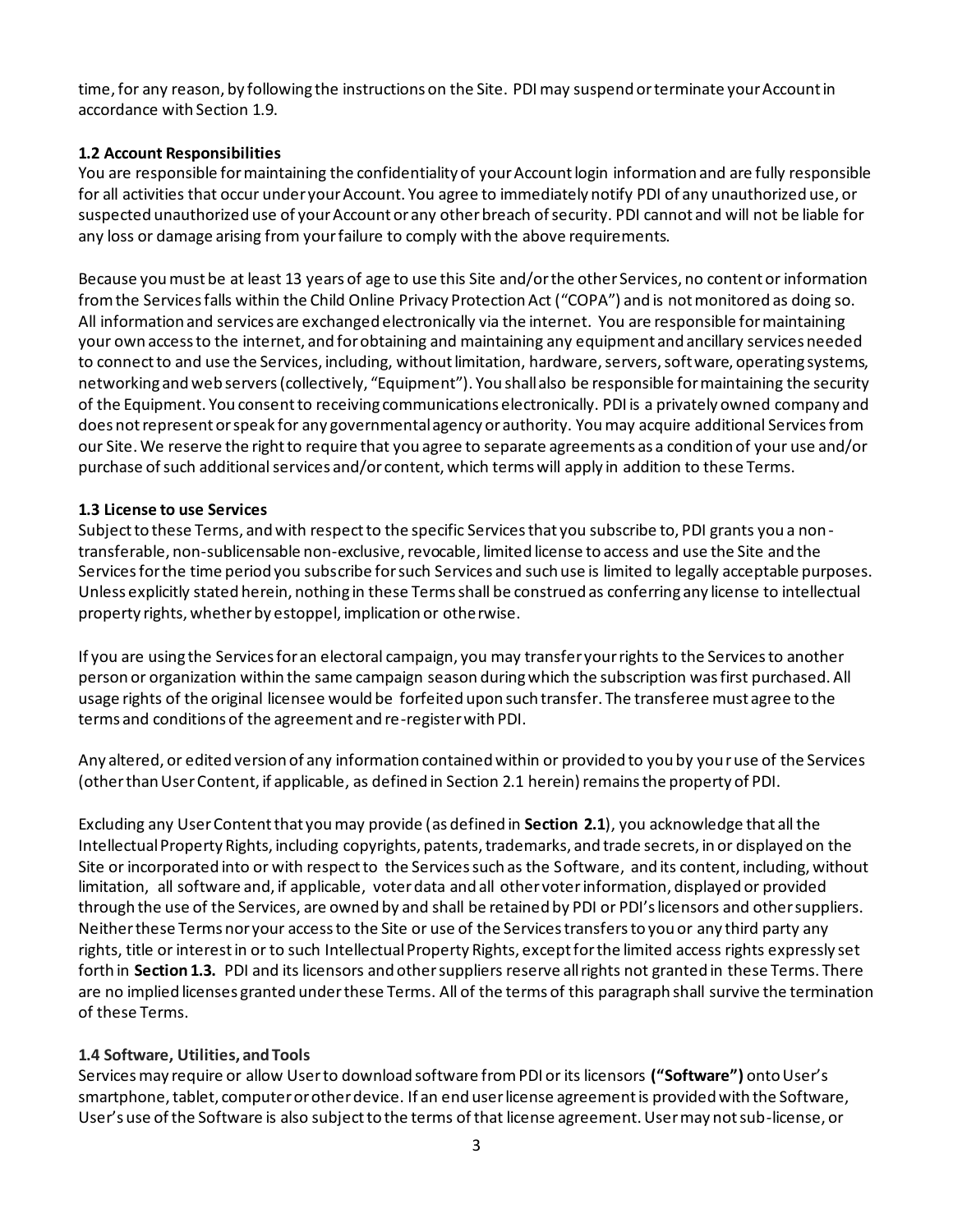charge others to use or access Software. User may not translate, reverse-engineer, reverse-compile or decompile, disassemble or make derivative works from Software. User may not modify Software or use it in any way not expressly authorized in writing by PDI. User understands that PDI's introduction of various technologies may not be consistent across all platforms and that the performance of Software and related Services may vary depending on User's computer and other equipment. From time to time, PDI may elect to provide User with Updates to Software. Certain Updates may be required in order to continue use of the Software and Services.

### **1.5 Open Source**

Some Software used as part of the Services may be offered under an open-source license that we will make available to you. There may be provisions in the open-source license that expressly override some of these Terms with respect to that software.

### **1.6 License Restrictions**

The rights granted to you in these Terms are subject to the following restrictions: (a) you shall not license, sublicense, sell, rent, time share lease, transfer, assign, distribute, host, or otherwise commercially exploit the Site or the Services, including, without limitation, the Services, whether in whole or in part, or any content displayed on the Site; (b) you may not sell or distribute any information derived from the Services(b) you shall not modify, make derivative works of, disassemble, reverse compile or reverse engineer any part of the Site or the Services; (c) you shall not access the Site or use the Services in order to build a similar or competitive website, product, or service; and (d) except as expressly stated herein, no part of the Site or the Services may be copied, reproduced, distributed, republished, downloaded, displayed, posted or transmitted in any form or by any means. Unless otherwise indicated, any future release, update, or other addition to functionality of the Site or the Services shall be subject to these Terms. All copyright and other proprietary notices on the Site (or on any content displayed on the Site or with respect to any reports generated by the Services) must be retained on all copies thereof.

You agree not to use the Site or the Services to collect, upload, transmit, display, or distribute any User Content (as defined in Section 2.1) (a) that violates any third-party right, including any copyright, trademark, patent, trade secret, moral right, privacy right, right of publicity, or any other intellectual property or proprietary right; (b) that is unlawful, harassing, abusive, tortious, threatening, harmful, invasive of another's privacy, vulgar, defamatory, false, intentionally misleading, trade libelous, pornographic, obscene, patently offensive, promotes racism, bigotry, hatred, or physical harm of any kind against any group or individual or is otherwise objectionable; ( c) that is harmful to minors in any way; or (d) that is in violation of any law, regulation, or obligations or restrictions imposed by any third party.

In addition, you agree not to: (a) upload, transmit, or distribute to or through the Site any computer viruses, worms, or any software intended to damage or alter a computer system or data; (b) send through the Site unsolicited or unauthorized advertising, promotional materials, junk mail, spam, chain letters, pyramid schemes, or any other form of duplicative or unsolicited messages, whether commercial or otherwise; (c) use the Site to harvest, collect, gather or assemble information or data regarding other users, including e -mail addresses, without their consent; (d) interfere with, disrupt, or create an undue burden on servers or networks connected to the Site, or violate the regulations, policies or procedures of such networks; (e) attempt to gain unauthorized access to the Site (or to other computer systems or networks connected to or used together with the Site), whether through password mining or any other means; (f) harass or interfere with any other user's use and enjoyment of the Site; or (g) use software or automated agents or scripts to produce multiple accounts on the Site, or to generate automated searches, requests, or queries to (or to strip, scrape, or mine data from) the Site; (h) transmit, or direct the transmission of, any advertising, marketing or other messaging if you have has not obtained the consent, if and only to the extent consent is required by law, from the recipient; (i) transmit any messaging that is offensive, obscene, libelous, defamatory, fraudulent, abusive, or contains tortious material; (j) engage in any other activity that may subject you or PDI to criminal liability or civil penalty/judgment; (k) use the Site or Services in any manner that violates industry standards; or any third-party policies, including all of the applicable guidelines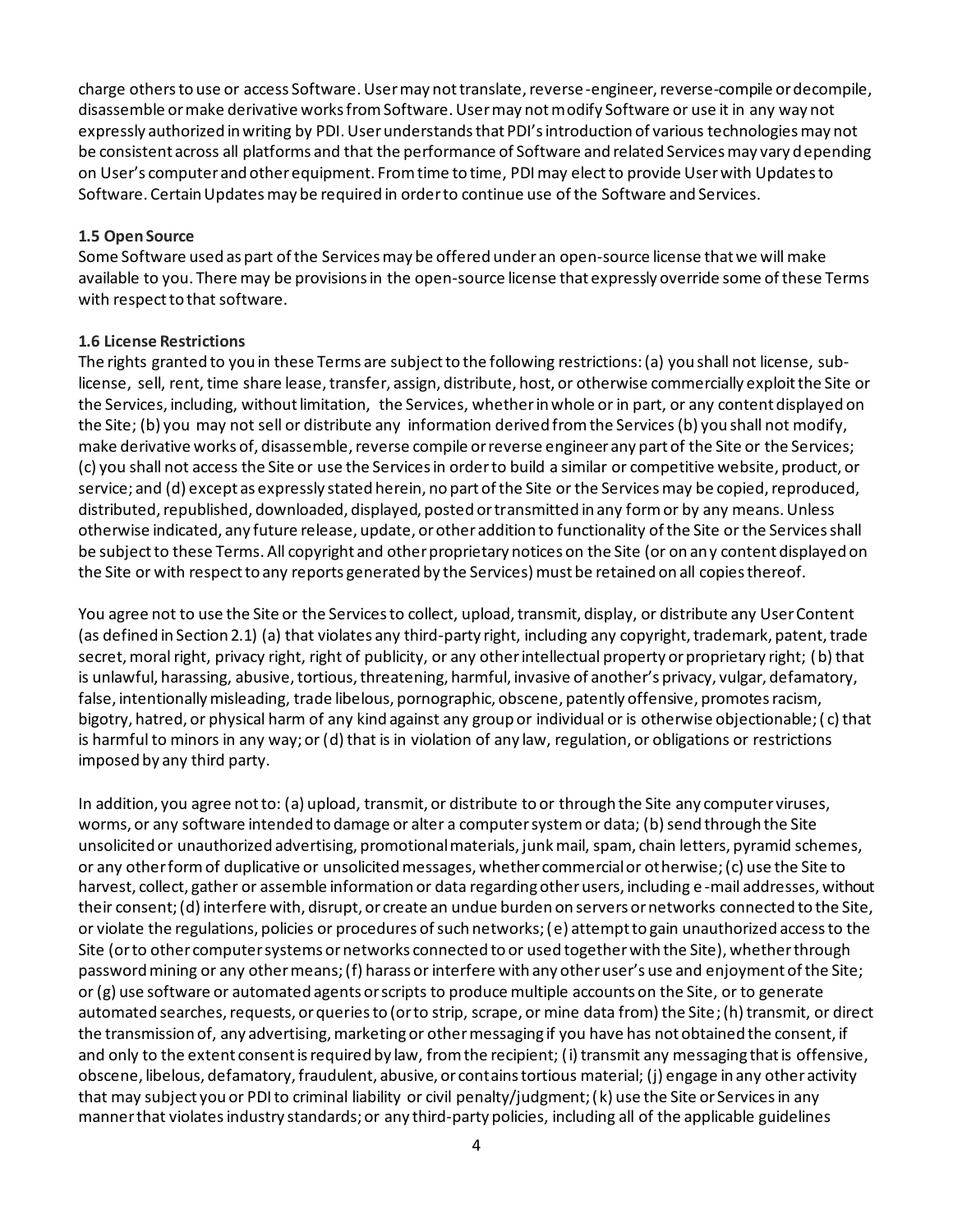published by the Telephone Consumer Protection Act (FCPA), Federal Communications Commission (FCC), Federal Trade Commission (FTC), Cellular Telecommunications Industry Association (CTIA), the Mobile Marketing Association, or any other accepted industry associations, carrier guidelines (or any similar or analogous industry standards, third-party policies, or requirements in any other jurisdiction); (l) engage in any unsolicited advertising, marketing, or other activities, including any activities that violate anti-spam laws and regulations, including the CAN SPAM Act of 2003, the Telephone Consumer Protection Act, and the Do-Not-Call Implementation Act (or any similar or analogous anti-spam, data protection, or privacy legislation in any other jurisdiction).

In addition, you agree to: (a) only use the Site 's and the Services features in a way that does not violate any of the terms of these Terms or any law, regulation, or legal restrictions imposed on you by any governmental authority, agency or third party (including, without limitation, any laws regarding the export of data or software to and from the US or other countries); and (b) do your own due diligence to understand which laws, regulations, and legal restrictions may affect the way you use the Site and the Services. These restrictions may include, but may not be limited to, those imposed on you by the Federal Election Commission (FEC) and Federal Communications Commission (FCC). You understand that all Site features are meant to be lawfully used, and you are solely responsible for ensuring that the way you use the Site and Services is allowable under the law.

You are aware and understand that our **SMS messaging platform** may be subject to certain regulatory restrictions and state or federal laws, including, without limitation, the Federal Communication Commission's rules and regulations, the Telephone Consumer Protection Act (TCPA) as well as rules and restrictions imposed by telecommunication carriers (each a "carrier") and/or by the CTIA, and that violation of any such laws, rules or regulations may result in blocking of texting, fines and other adverse consequences. You agree and confirm that you have taken all steps necessary to ensure that your use of this messaging platform , or any other type of text messaging service provided by us, complies with the applicable laws, rules and regulations regarding text messaging, including but not limited to consulting with an attorney, and, if applicable, scrubbing against national do-not-call or do-not-text lists, and/or ensuring the phone number is able to opt out of future contact attempts.

### **1.7 Grant of License to PDI**

Subject to the terms and conditions of these Terms, User hereby grants PDI a limited, worldwide, non-exclusive, royalty-free license during the period of time that the Services are provided to User to use, copy, store and transform User Content and User Data, including modifying or editing, combining with other materials, and creating derivative works of the User Content and User Data with other Content and data, solely in order to provide use of the Services as provided under these Terms and subject to its terms. As between User and PDI, PDI agrees that User owns all right, title and interest, including all Intellectual Property Rights, in and to the User Content and User Data, and any changes, modifications or corrections to them. For purposes of these Terms (a) "**User Data"** means any data of User processed or stored using the Services, and (b) "User Content" means any Content provided to PDI by or on behalf of User as part of the Services. PDI also may aggregate User Data and User Content with that of other Users for purpose, including analyzing and improving PDI's services to all Users and PDI may share that aggregate information publicly, including to show trends about the general use of the Serviceswith the press, in PDI's marketing materials or with PDI's business partners, so long as PDI does not in the process disclose to any third parties User Data or User Content in a manner that is readily personally identifiable to User.

### **1.8 Payment Terms**

The fee rates for the Services can be accessed through the Site. These may be modified or updated by PDI from time to time. It is your responsibility to remain informed about the current rates for the Services.

Payment shall be made by credit card or ACH payment on the Site through a secure third-party payment processor. Upon requesting Services, you will be asked to authorize a charge to your credit card or ACH account up to the total amount specified on the Site, depending on the Services purchased. You acknowledge and agree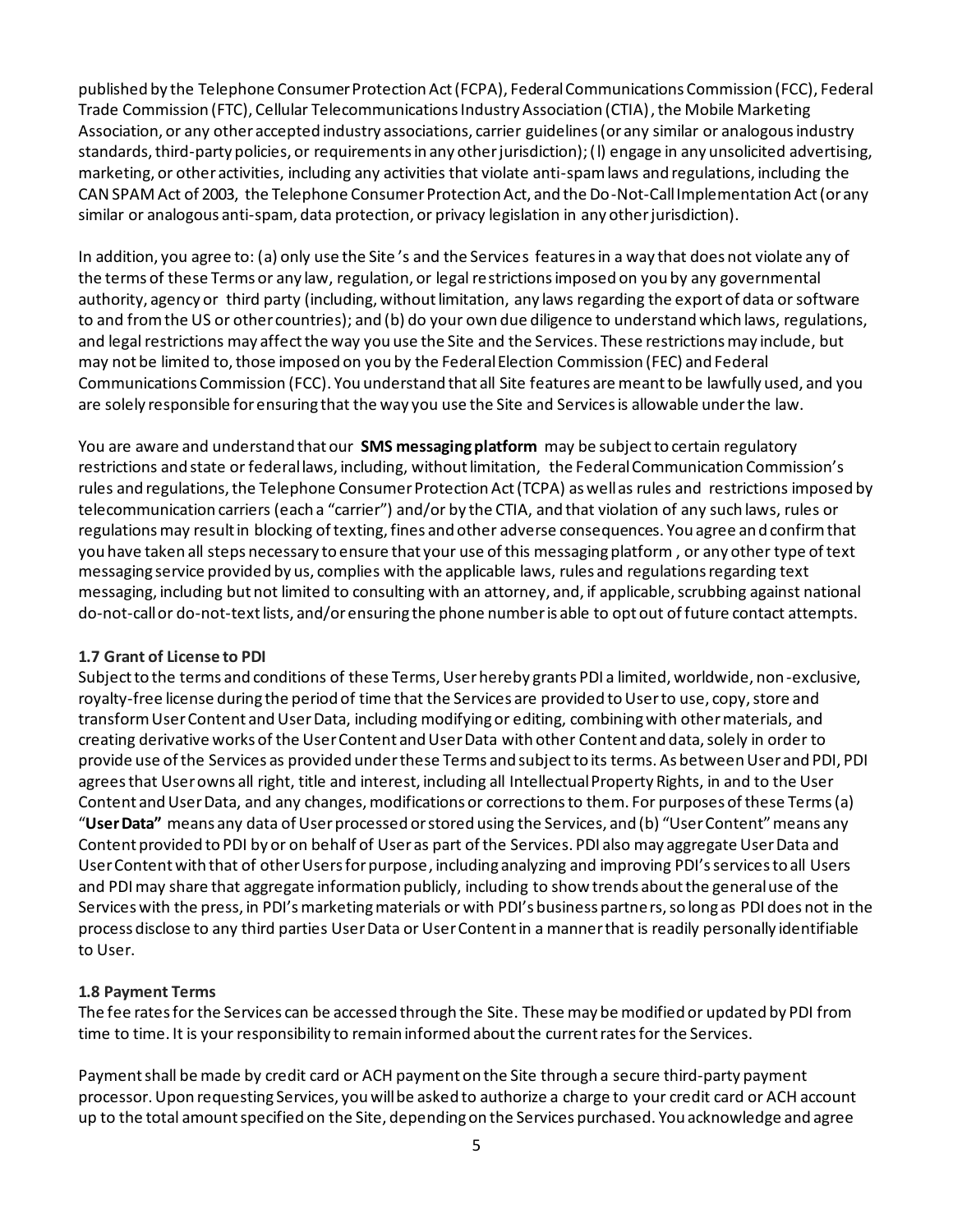that you shall pay for all Services you purchase from, and that we may charge your credit card account as provided by you for the Services, including any taxes, late fees, penalties, costs, and attorneys' fees as applicable, that may be accrued by or in connection with your account with us and your use of the Services. You are responsible for the timely payment of all taxes, fees, and charges and for providing us with a valid credit card or ACH payment information for payment of all applicable fees at all times. The timing and amounts of such payment obligations for your use of the Services shall be published on the Site from time to time and shall, as amended and updated from time to time, in the sole discretion and timing of PDI, be incorporated with these Terms.

PDI, at their sole discretion, may offer payment terms allowing clients to pay invoices by check, bank wire, credit card or ACHwithin a specific number of days (TermPeriod). PDI reserves the right to disable program functionality if any client invoices are outstanding after the paymentterm period expires. Customers may receive an email notification prior to deactivation. Account functionality can be immediately restored by paying the outstanding invoice(s) through the Site's billing center.

If you fail to pay any delinquent amount within yourpayment Term Period, PDI also reserves the right to assess a late fee of five percent (5%) of the total amount due. Any unpaid amounts shall also bear interest in the amount of one and one-half percent (1½%) per month, or the maximum allowed by applicable law, whichever is less. All payments are non-refundable, subject to applicable law.

# **1.9 Term and Termination**

Subject to the provisions of this **Section 1.9**, these Terms will remain in full force and effect while you use the Site or the Services. We may suspend or terminate your rights to use the Site and/or the Services (including your Account and including any license granted to you in these Terms) at any time for any reason at our sole discretion, including for any use of the Site or the Services in violation of these Terms or for any use of the Site or the Services other than as specifically authorized herein. Upon termination of your rights under these Terms, your Account and right to access and use the Site and the Services will terminate immediately. You understand that any termination of your Account may involve deletion of your User Content associated with your Account from our live databases. PDI will not have any liability whatsoever to you for any termination of your rights under these Terms, including for termination of your Account or deletion of your User Content. Even after your rights under these Terms are terminated, the following provisions of these Terms will remain in effect: Sections 1.9, 1.14, 1.15, 1.16 and 5.1 through 5.13, and any provisions of these terms that provides for any restriction on your use or disclosure of any information or data that is disclosed by PDI in connection with providing Services to you.

All licenses granted to you in connection with the Services have an expiration date after which the Services will not be available unless your license to use the Services is renewed. If applicable, failure to pay subscription fees may result in termination prior to Election Day without notification.

# **Suspension or Terminationof Services.**

PDI may in its discretion immediately suspend or terminate any Services and any right to use the Site at any time in its discretion, including if:

(a) PDI believes that User has breached these Terms;

(b) PDI is obligated or believes itself obligated to suspend any Services to comply with applicable law, including any order, instruction, requirement, directive or request of any governmental body;

(c) PDI believesin its sole determination, that continuing to supply the Services to User may cause damage or harm to PDI's relationship with any governmental body, business partner or other third party related to the Services;

(d) applicable law or a regulatory action or lawsuit prohibits, impairs or makes impractical the provision of the Services;

(e) a third-party supplier on whose services the provision of Services is dependent suspends its provision of those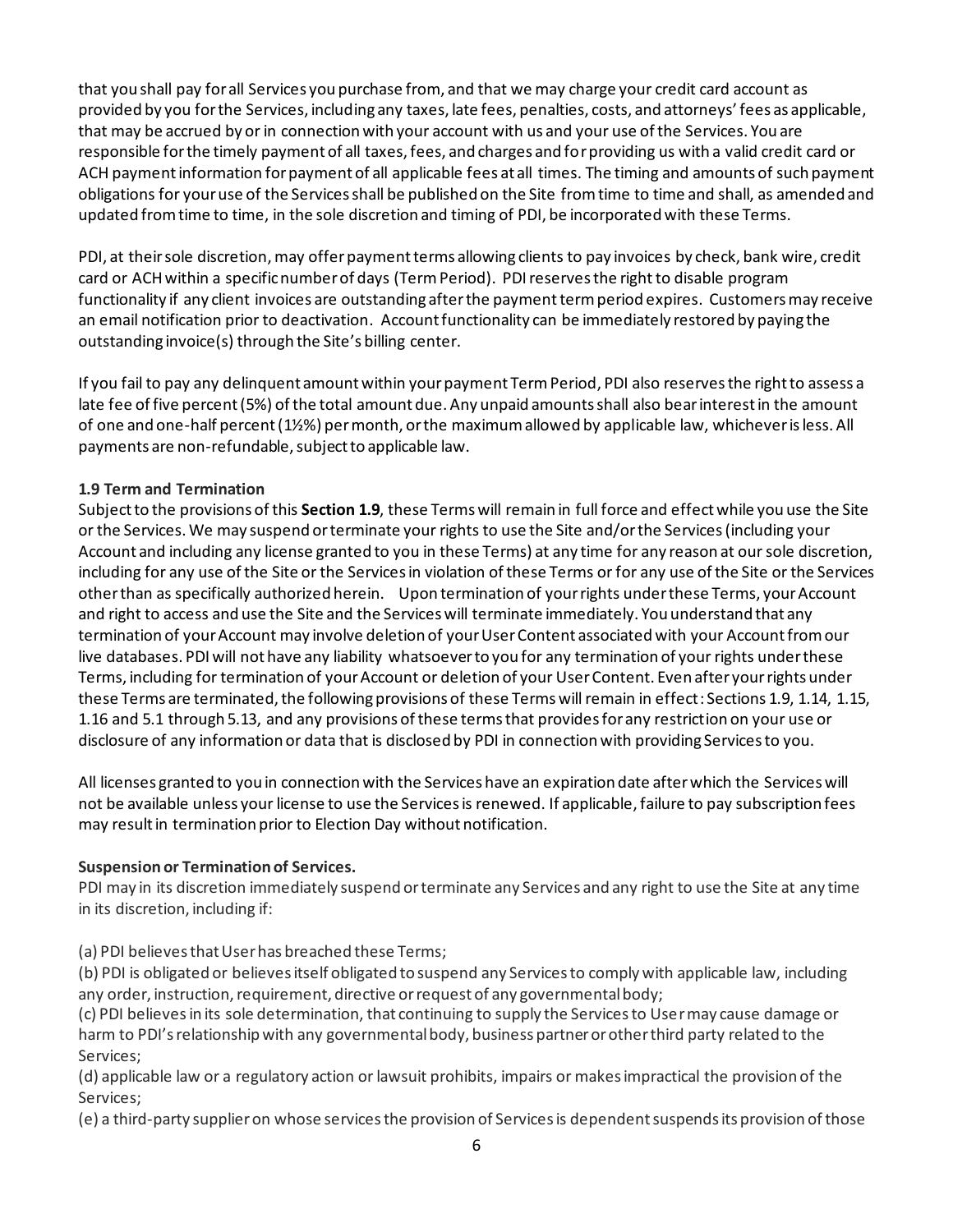services to PDI;

(f) the Services are being used in a manner that PDI determines or has been notified may otherwise create liability or may be fraudulent or illegal; or

(g) User or any third party has accessed the Services in violation of Section 1.6 herein or any other provisions of these Terms, or there has otherwise been unauthorized use of User's access credentials.

### **1.10 Open Source**

Some Software used as part of the Services may be offered under an open-source license that we will make available to you. There may be provisions in the open-source license that expressly override some of these Terms with respect to that software.

### **1.11 Data Security**

PDI uses standard industry security measures to help protect your information from loss, theft, misuse and unauthorized access, disclosure, alteration and destruction of personal data. PDI does not guarantee that personal data is 100% secure. Please store passwords in a safe place and sign out when you are not in close proximity to your device. You are solely responsible for all activity done within your account environment and should immediately notify us at security@politicaldata.com if you have reason to believe that your account has been compromised. We reserve the right, in our sole discretion, to terminate or suspend an account if we have reason to believe a User is not maintaining adequate security protocol.

### **1.12 Bandwidth Abuse / Throttling**

If applicable, You may only use our bandwidth for your emails or text messages. We provide image and data hosting only for your campaigns, so you may not host images on our servers for anything else (like a website). We may throttle your sending or connection through the Site at our discretion.

### **1.13 Modificationsto Services and These Terms**

PDI reserves the right, at any time, to modify, suspend, or discontinue the Services (in whole or in part) with or without notice to you. You agree that PDI will not be liable to you or to any third party for any modification, suspension, or discontinuation of the Services or any part thereof.

### **Updates**

PDI reserves the right to change or upgrade any equipment or software that PDI uses to provide the Services without notice to User. PDI may install security patches, updates, upgrades, modifications, and service packs with respect to the Site and the Services ("**Updates**") as PDI determine in its discretion, and PDI reserves the right, but not the obligation, to roll back any Updates. Updates may change system behavior and functionality and as such may negatively affect the Services used by User. PDI will not be responsible or liable for service disruption or changes in functionality or performance due to Updates. PDI will not be responsible or liable for issues that may arise from incompatibilities between User's systems or software and any Update or hardware or software change or configuration, regardless of whether discretionary or requested.

### **Changes To These Terms**

PDI reserves the right, at its sole discretion, to change, modify, add or remove portions of these Terms at any time. If we make any substantial changes, we may notify you by sending you an e-mail to the last e-mail address you provided to us (if any), and/or by prominently posting notice of the changes on our Site. You are responsible for providing us with your most current e-mail address. In the event that the last e-mail address that you have provided us is not valid, or for any reason is not capable of delivering to you the notice described above, our dispatch of the e-mail containing such notice will nonetheless constitute effective notice of the changes described in the notice. Any changes to these Terms will be effective upon the earlier of thirty (30) calendar days following our dispatch of an e-mail notice to you or thirty (30) calendar days following our posting of notice of the changes on our Site, and if any such changes are material and not acceptable to you, you may elect within 30 day period of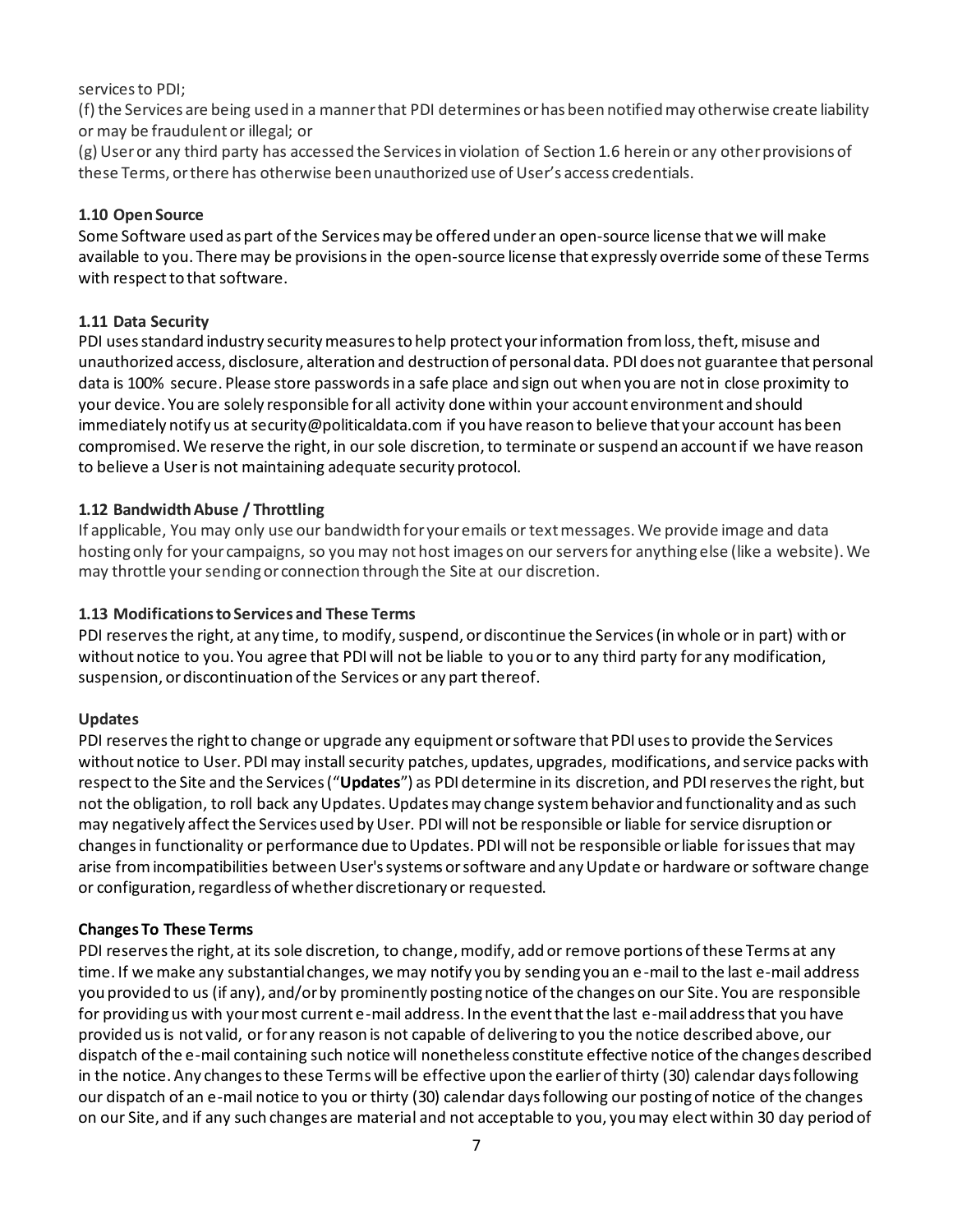time to terminate these Terms and you shall receive a refund to the extent of any prepaid Services as determined by PDI. These changes will be effective immediately for new users of our Site. Continued use of our Site following notice of such changes shall indicate your acknowledgement of such changes and agreement to be bound by the terms and conditions of such changes.

If these Terms are no longer acceptable to you, you should immediately stop all use of all Services.

# **1.14 Definitions**

Capitalized terms in these Terms have the meanings assigned to them in this **Section 1.14** or elsewhere in these Terms, unless the context otherwise requires, which meaning will be equally applicable to both the singular and plural forms of those terms. In these Terms, unless a clear contrary intention appears (a) "Section" refers to sections of these Terms; (b)"including" (and with correlative meaning "include") means including without limiting the generality of any description preceding such term, and (c) any provision for PDI's discretion, consent or approval allows PDI to exercise its discretion and to grant or withhold its consent or approval in its sole and absolute discretion. The following terms will be defined as set forth below for purposes of these Terms:

"Affiliate" means, in respect of a party, any PDI or other business entity controlled by, controlling, or sharing common control. For the purposes of this definition, "control" will mean the direct or indirect power to direct or cause the direction of the management and policies of a PDI or other business entity, whether through ownership of 50% or more of the voting interest, by contract, or otherwise.

"Content" means software, technology, text, forum posts, chat posts, profiles, widgets, messages, links, emails, music, sound, graphics, pictures, video, code, and all audio visual or other material appearing on or emanating to and/or from Services, as well as the design and appearance of our applications and websites. Content includes User Content.

"Intellectual Property Rights" means all copyrights fixed in any medium now known or hereafter discovered, including copyrights in computer programs, pictorial works, audiovisual works, literary works, musical works, sound recordings, motion pictures and the like; patents, trademarks, trade names, trade secrets, design rights, design models, database rights and topography rights, all rights to bring an action for passing off, rights of privacy or publicity, and any other similar form of intellectual rights in intangible property or proprietary rights, statutory or otherwise, whether registered or not, and whether applied for or not, all rights to apply for protection in respect of any of the above rights and all other forms of protection of a similar nature or that relate to intangible property, ideas or expression, as they may exist anywhere in the world.

"Upload" means to upload to the Site, transmit, distribute, store, create or otherwise publish through the Services.

"User Content" shall have the meaning as defined in Section 2.1.

"Voter Data" or "voter data" means any information reflected in any voter data files.

# **1.15 Electronic Communications**

The communications between you and PDI use electronic means, whether you use the Site or send us emails, or whether PDI posts notices on the Site or communicates with you via email. For contractual purposes, you (a) consent to receive communications from PDI in an electronic form; and (b) agree that all terms and conditions, agreements, notices, disclosures, and other communications that PDI provides to you electronically satisfy any legal requirement that such communications would satisfy if it were to be in a hardcopy writing. The foregoing does not affect your non-waivable rights.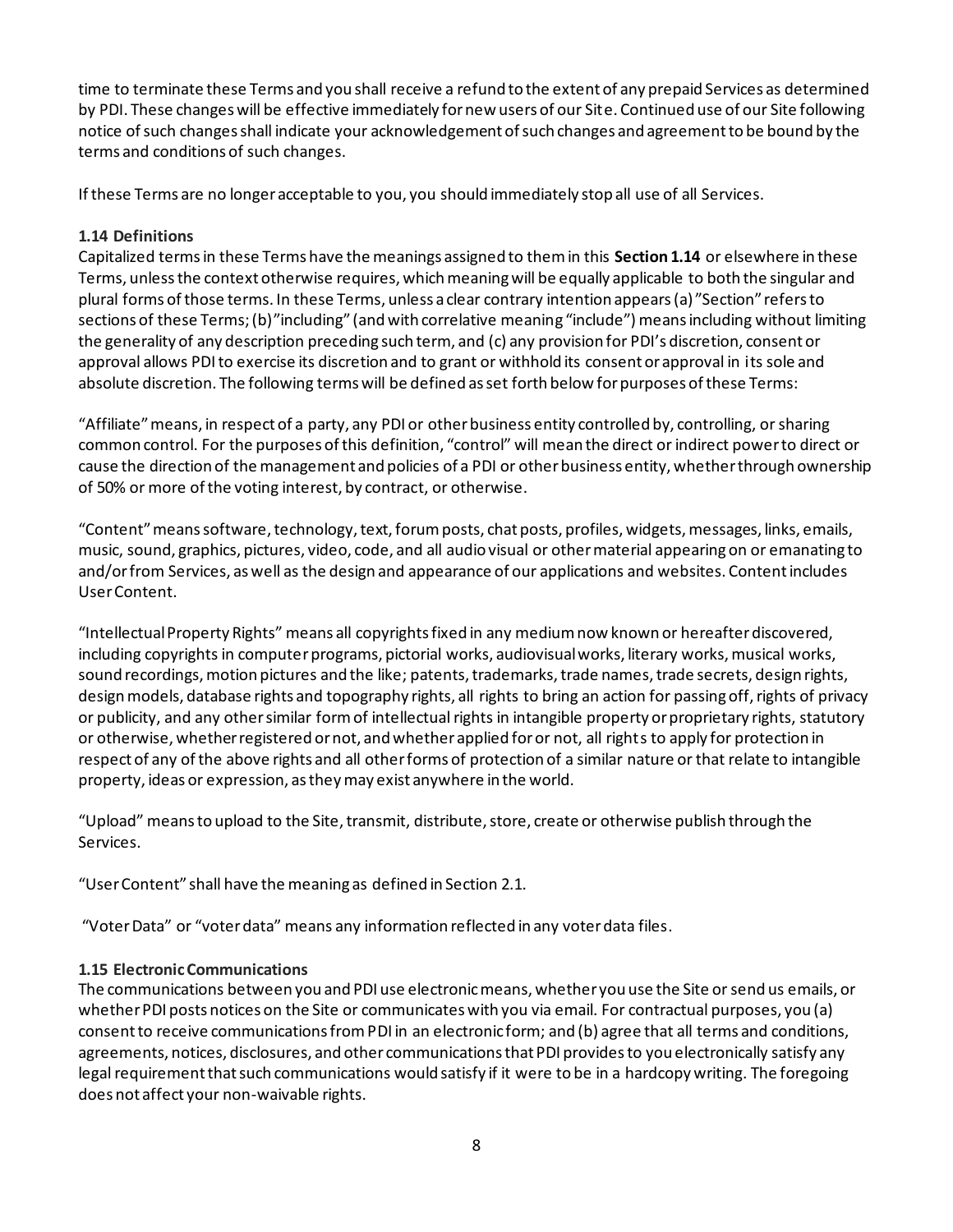### **1.16 Miscellaneous**

These Terms constitute the entire agreement between you and us regarding the use of Services and access to and use of the Site. Our failure to exercise or enforce any right or provision of these Terms shall not operate as a waiver of such right or provision. The section titles in these Terms are for convenience only and have no legal or contractual effect. The word "including" means "including without limitation." If any provision of these Terms is, for any reason, held to be invalid or unenforceable, the other provisions of these Terms will be unimpaired, and the invalid or unenforceable provision will be deemed modified so that it is valid and enforceable to the maximum extent permitted by law. Neither party is an agent or partner of the other. These Terms, and your rights and obligations herein, may not be assigned, subcontracted, delegated, or otherwise transferred by you without PDI's prior written consent, and any attempted assignment, subcontract, delegation, or transfer in violation of the foregoing will be null and void. PDI may freely assign these Terms. The terms and conditions set forth in these Terms shall be binding upon assignees.

# **Section 2 – Your Data**

### **2.1 User Content**

"**User Content**" means any and all information and content that a User, and User's advisors, customers and employees, submits to the Site (e.g., if applicable, contact information related to the user's contacts records of contributions made to the user; user profile information). User Content does not include any information or content generated by or provided by the Site or the Services (e.g., voter data, if applicable, that is incorporated into the Services plus any changes thereof; if applicable, donor scores; public contribution history that you did not submit into the Site; enriched profile data, including phone numbers and email addresses, that you did not submit to the Site). You are solely responsible for your User Content. You assume all risks associated with use of your User Content, including any reliance on its accuracy, completeness or usefulness by others, or any disclosure of your User Content that personally identifies you or any third party. You hereby represent and warrant that your User Content does not violate our Acceptable Use Policy (defined in **Section 1.6**). You may not represent or imply to others that your User Content is in any way provided, sponsored or endorsed by PDI. Because you alone are responsible for your User Content, you may expose yourself to liability if, for example, your User Content violates the Acceptable Use Policy. While PDI makes every attempt to keep all Site data reliably available, PDI is not obligated to backup any User Content, and your User Content may be deleted at any time without prior notice. You are solely responsible for creating and maintaining your own backup copies of your User Content if you desire.

Each User is solely responsible for any and all of its own User Content. Because we do not control User Content, you acknowledge and agree that we are not responsible for any User Content, whether provided by you or by others. We make no guarantees regarding the accuracy, currency, suitability, or quality of any User Content. Your interactions with other Site users are solely between you and such users. You agree that PDI will not be responsible for any loss or damage incurred as the result of any such interactions. If there is a dispute between you and any Site user, we are under no obligation to become involved.

If applicable, proprietary information of a User or other third party that is created or modified by a campaign is the property of the person or organization invoiced by PDI for the applicable Services.

Specifically prohibited uses include: harassment of any voter or voter's household; advertising, solicitation, sale, or marketing of products or services to any voter or voter's household; or reproduction in print, broadcast visual or audio, or display on the Internet or any computer terminal, except for the authorized purposes as provided for in these Terms.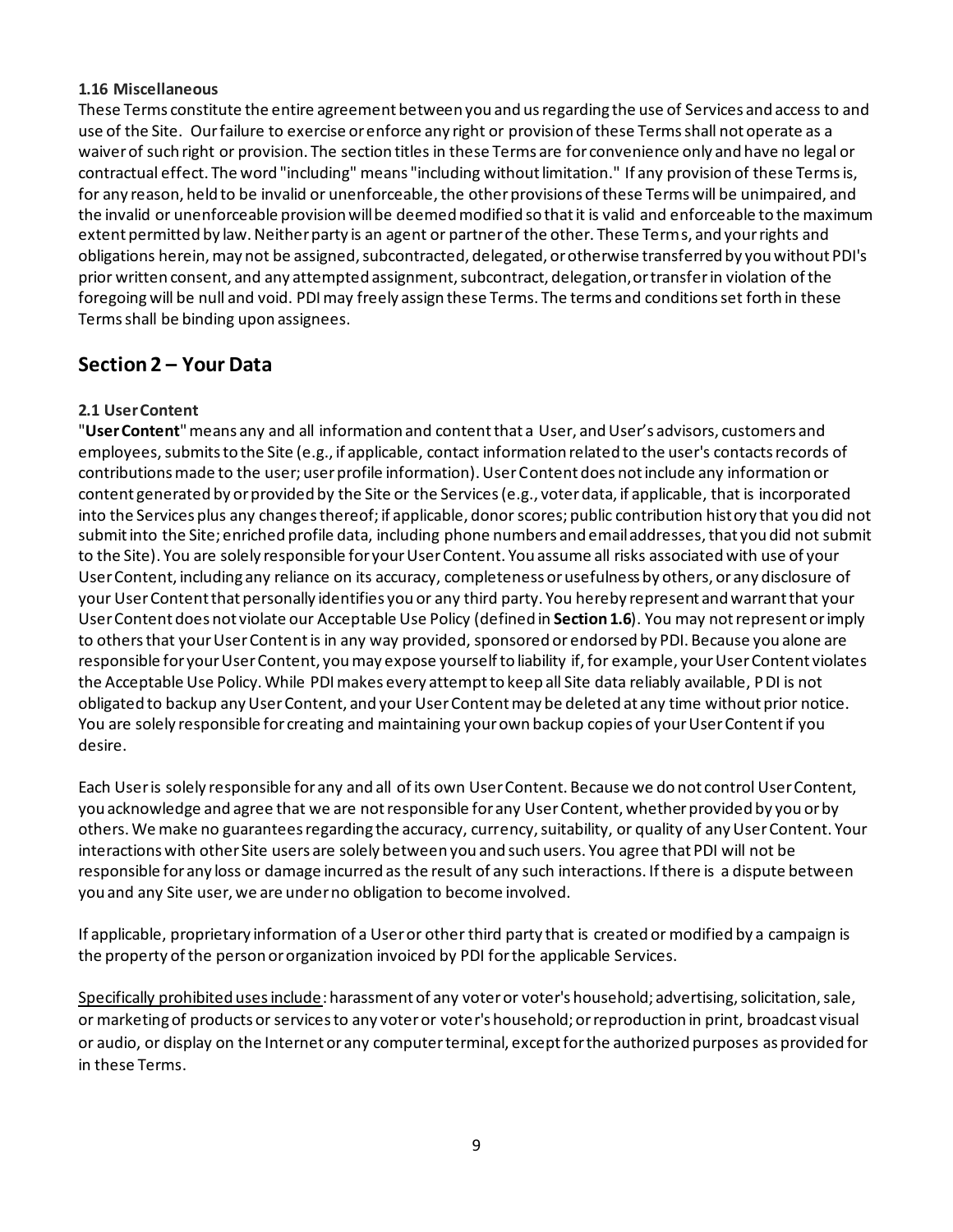In addition to any other available rights and remedies of PDI, you shall pay PDI the top retail rate charged by PDI for each use by you of any voter data files, or any other information provided by PDI through the Services, in violation of these Terms.

### **Contributing User Content**

User Responsibility. PDI does not pre-screen all User Content and does not endorse or approve any User Content that User and other Users may contribute to Services. User is solely responsible for User's User Content User Content andmay be held liable for User Contentthat User posts. User bears the entire risk of the completeness, accuracy and/or usefulness of User Contentfound on Services. You are advised to exercise a high level of care and caution in the use of the Services.

### **2.2 Data Privacy**

As an organization or user using or accessing the Services, you are responsible for using voter data responsibly as described in these Terms. The data your organization acquires and maintains in the program's People database may or may not be subject to the California Consumer Privacy Act (CCPA) as of January 1, 2020. Most organizations qualifying to use the Services should not be subject to CCPA requirements, but you should get independent legal confirmation.

The CCPA, was passed by the California State Legislature in AB375 in 2018 and signed by the Governor that year. Subsequent legislation AB25, AB874, AB1146, AB1355 and AB1564 made modifications to the law. The total of these legislative protections took effect on January 1, 2020.

The CCPA places important protections on commercial use of personal data collected by entities doing business in California. It allows consumers to view any data collected on them, restrict use of that data and even have their data deleted under most circumstances.

Notwithstanding anything to the contrary in these Terms, (a) PDI's obligations regarding User Content and your identification and other information concerning you and your authorized users will be governed by PDI's privacy policy as reflected on the Site as modified from time to time; and (b) to the extent PDI collects personal information of consumers under the California Consumer Privacy Act, Cal. Civ. Code §§ 1798.100 et seq., as amended from time to time (the "CCPA"), (i) PDI will delete the consumer's personal information from PDI's records if directed by you as to your personal information, subject to any applicable exceptions set forth in the CCPA, and (ii) PDI will not retain, use, or disclose the personal information for any purpose other than for the specific purpose of performing the Services specified in these Terms for you, or as otherwise permitted by the CCPA, including retaining, using, or disclosing the personal information for a commercial purpose other than providing the Services.

If you have any questions, you can reach us at privacy@politicaldata.com. For a complete description of PDI's Privacy Policy, please visit our Site.

PDI reserves the right (but has no obligation except as required by Law) to remove, block, edit, move or disable User Contentfor any reason, including when PDI determines that User Content violates these Terms. The decision to remove User Content at any time is in PDI's discretion. To the maximum extent permitted by Law, PDI does not assume any responsibility or liability for User Content or for removal of, User Content or any failure to or delay in removing, User Content or other Content.

#### **User Content License Grant**

If User uses the Services to transmit User Content to other users of the Services, including advisers, except as expressly communicated by User to the recipient in writing at the time of transmittal, then User grants those recipients the right to use, copy, modify, display, perform, create derivative works from, and otherwise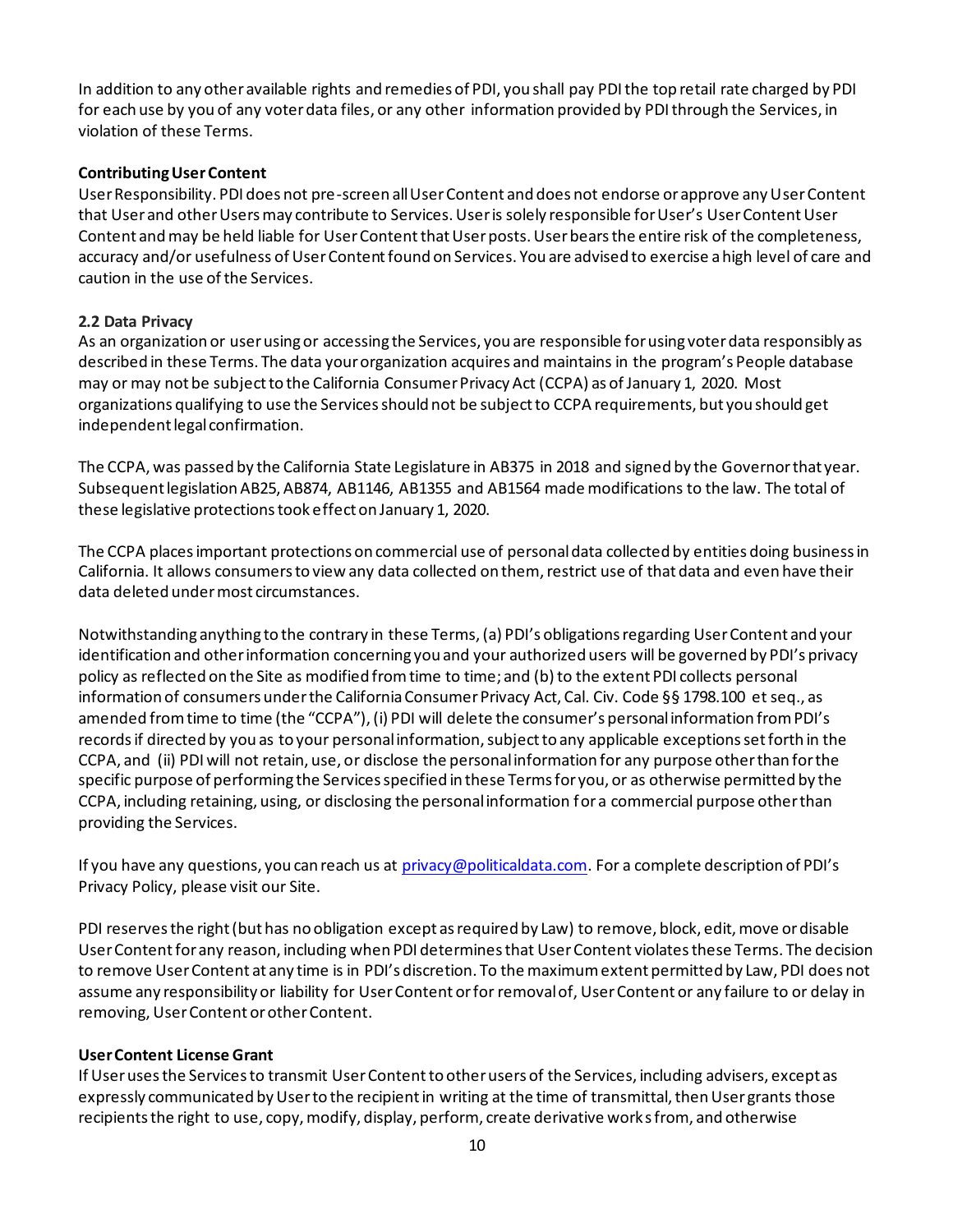communicate and distribute the User Content transmitted on or through the relevant Services without further notice, attribution or compensation to User, subject to the recipient's obligations to PDI and under Law. PDI has no liability for User's or any third party's violation of these Terms, including this Section 2.2, or any third party's violation of Law or of any other agreement between that third party and PDI.

The following is how we use your User Content, if applicable, with respect to the Services:

(a) You understand and agree that PDI may share any relevant parts of your User Content with third-party providers in order to provide services related to the Site (e.g., using a Contact's email address in order to find their social media profiles; using a contact's name and contact information in order to locate additional phone numbers; using your photo and profile information in order to personalize and customize a feature within the Site). When sharing User Content with third-parties, PDI attempts to protect user anonymity by sharing only the pieces of data required to provide a specific service and, whenever possible, de -coupling the User Content from the user's identity.

(b) You understand and agree that PDI may share your User Content with other users that are linked to your Account (e.g. users working on the same political campaign or within the same organization).

(c) Some features within the Site may allow you to authorize the sharing of specific User Content with others. You understand and agree that PDI may share your User Content with others when you request us to. Additional terms related to sharing content as part of the Site's services may be available within the site on a feature -byfeature basis.

(d) Other than previously stated, we do not share or publish User Content. We consider your User Content to be private to only your Account.

# **2.3 Intellectual Property Rights**

PDI respects the Intellectual Property Rights of others. User must have the legal right to Upload User Content through the Services. User may not Upload any User Content on Services that infringes the Intellectual Property Rights or any other rights of a third party nor may User Upload User Contentin violation of Law or these Terms. User may Upload only User Contentthat User is permitted to Upload by the owner or by Law. PDI may, without prior notice to User and in its discretion, remove User Content that PDI believes in its sole determination, may infringe the Intellectual Property Rights or other rights of a third party.

# **2.4 Data Retention Policy**

PDI keeps data provided by you and any other user of your Account (e.g., personal info provided to PDI, files, contact lists, audio, or text), for the life of your account. PDI keeps detailed SMS texting reports for a maximum period of three (3) months, after which time such data is destroyed.

# **2.5 Data Monitoring**

Unless otherwise specified, there is no requirement or expectation that PDI will monitor or record any online activity on Services, including communications. However, PDI reserves the right to access and/or record any online activity on Services and, subject to the terms of these Terms, including the Privacy Policy, User gives PDI User's express consent to access and record User's activities.

# **2.6 Reporting Abuse**

If User encounters another customer who is violating these Terms, User will promptly report this activity to PDI using the help functions in the relevant Services, if available, or contact PDI customer support at support@politicaldata.com.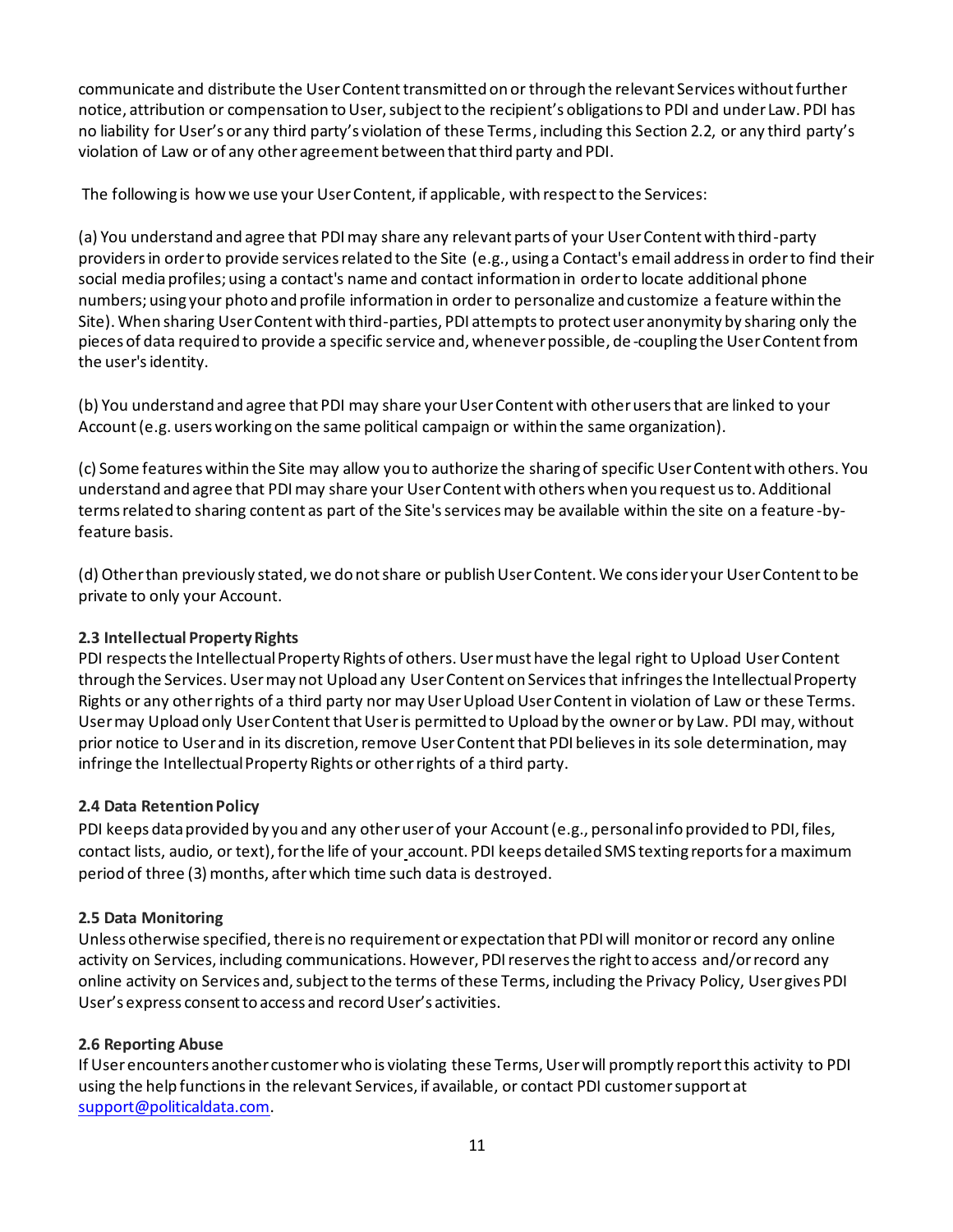### **2.7 Take Down Procedure**

If a User believes that its Intellectual Property Rights have been infringed by someone else while using the Services, that Usermay contact PDI by emailing the following information to support@politicaldata.com:

(a) a description of the Intellectual Property Rights and an explanation as to how they have been infringed;

(b) a description of where the infringing material is located;

(c) the complaining person's address, phone number and email address;

(d) a statement by the complaining person, made under penalty of perjury, that (i) the complaining person has a good-faith belief that the disputed use of material in which that person owns Intellectual Property Rights is not authorized, and (ii) the information provided is accurate, correct, and that the complaining person is authorized to act on behalf of the owner of an exclusive right that is allegedly infringed; and

(e) a physical or electronic signature of the person authorized to act on behalf of the owner of the exclusive right that has allegedly been infringed.

# **Section 3 – Voter Data**

# **3.1 Voter Data**

Voter Data Services, as defined below, are subject to the provisions of this Section 3.1. With regard to any Services that include use of or access to voter data files (such part of the Services, "**Voter Data Services**"), the Voter Data Services is an online environment combining registered voter data, data management tools, and communications services. These product and services are exclusively available for the purpose of advocacy for electoral candidates, ballot measures, legislative/public interest issues, political parties, and governmental purposes. Under no condition can any component of the Voter Data Services or the voter data contained within it be used for personal or commercial use.

The Voter Data Servicesis licensed by "**Organization Account**" subscriptions. A subscription contains voter data for a limited geography as well as program functionality in accordance with the subscription purchase terms. Organization Accounts subscriptions are sold by either election period or calendar year. Subscription terms are renewable but extending a single subscription beyond a calendar year must be granted in writing by a PDI sales consultant.

Work conducted and data generated within an Organization Account cannot be viewed or accessed by another Organization Account without following program's data sharing protocol.

Each Organization Account is given a single top administrative user account. From this top administrative account, additional user accounts can be created with varying permission levels that should reflect only the tasks and responsibilities assigned to a specific user. Individuals with administrative user account privileges are responsible for limiting the distribution and capabilities of all non-administrative user accounts.

The Voter Data Servicesincludes a wide range of features, data and functionality. Much of which is unique to electoral politics and not found in other mainstream software applications. PDI Support Help page provides comprehensive documentation and support resources for quickly learning how to effectively use the program. PDI support is not responsible for explaining electoral terminology, providing strategic advice, or performing common program tasks.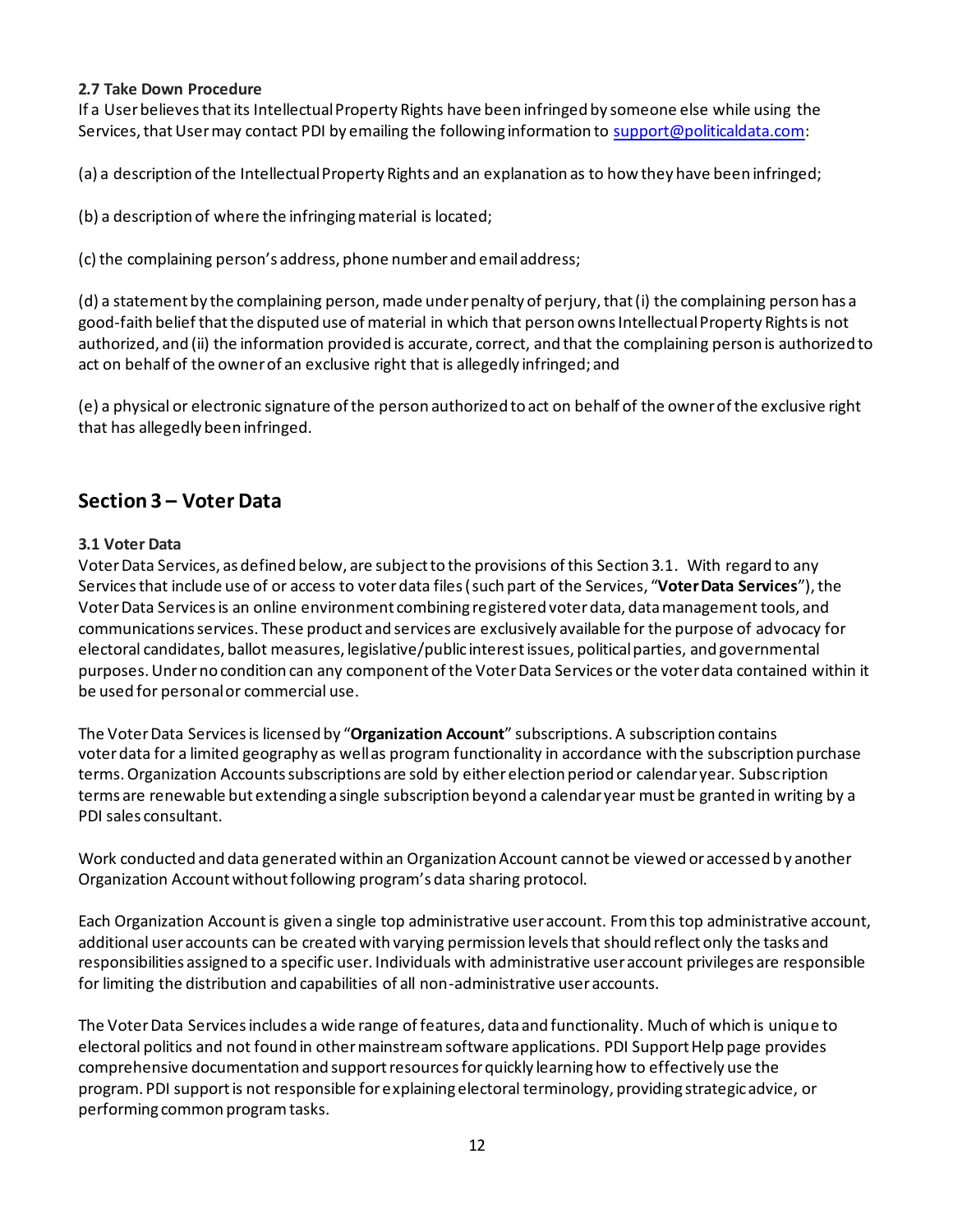After the subscription Election Day, Organization Accounts are converted into Post-Election mode where only administrative users are granted system access. Generating output files containing voter data with personally identifiable information is prohibited.

By accessing or using the Voter Data Services, you agree to maintain the confidentiality of any information reflected in any voter data files (sometimes referred to as "**voter data**") that are part of the Services, including, without limitation, any personally identifiable information reflected in the voter files, and make all reasonable efforts to restrict access of such information to unauthorized individuals or entities. You also agree to destroy all paper lists or electronic files containing personally identifiable information. Examples of personally identifiable information includes, but is not limited to, first name, last name, home or mailing address, email address, phone numbers, and birthdate. The terms of this paragraph shall survive the termination of these Terms.

Account subscribers(i.e.Users or their administrators) are responsible for the misuse of voter data by its employees as well as by a third-party vendor or entity working on its behalf. The preceding sentence shall survive the termination of these Terms . PDI recommends working with the established third-party vendors experienced in managing voter data. Third party vendors should also be required to read and agree to these Terms.

The confidential voter registration information that is accessible through a Services account is only authorized for use by the subscriber organization. Voter data or any information derived from the Services may not be distributed to another organization.

California state law strictly prohibits the use of voter information for personal or commercial use. The receipt, viewing and use of confidential voter registration information is restricted by the laws and regulations of the state of California including and not limited to Section 6254.4 of the Government Code, Sections 2194, 18109, and 18110 of the Elections Code and Sections 19003, 19004 and 19007 of the California Code of Regulations. Registered voter information will be used as defined by Title 2, Division 7, Article 1, Section 19003 of the California Code of Regulations, and Elections Code Section 2194 and Government Code Section 6254.4. (For details of the above state laws and regulations visit https://www.sos.ca.gov/administration/regulations/currentregulations/elections/voter-registration/ or http://leginfo.legislature.ca.gov/.

Failure to adhere to the terms and conditions of these Terms may, in the sole discretion of PDI, result in the immediate termination of your subscription and possible forfeiture of proprietary data.

ANY VIOLATION OF THESE TERMS WILL BE ENFORCED TO THE FULL EXTENT OF THE LAW.

By purchasing any subscription for the Voter Data Services, you authorize PDI to act as your data vendor. This allows to PDl to contact election officials on behalf of you or your clients to deal with issues relating to the voter file and vote by mail data. You also agree that at any time upon request you will disclose in writing the name of the candidate, committee or elected official that you provide voter information to or on behalf of.

### **3.2 Voter Data Privacy**

California law creates two important exemptions for those working within areas of political free speech, governmental, and legitimate research. These can be found in two key sections of the law

Civil Code Section 1798.105 (d) (4) states in part: A business or a service provider shall not be required to comply with a consumer's request to delete the consumer's personal information if it is necessary for the business or service provider to maintain the consumer's personal information in order to exercise free speech, ensure the right of another consumer to exercise his or her right of free speech, or exercise another right provided for by law.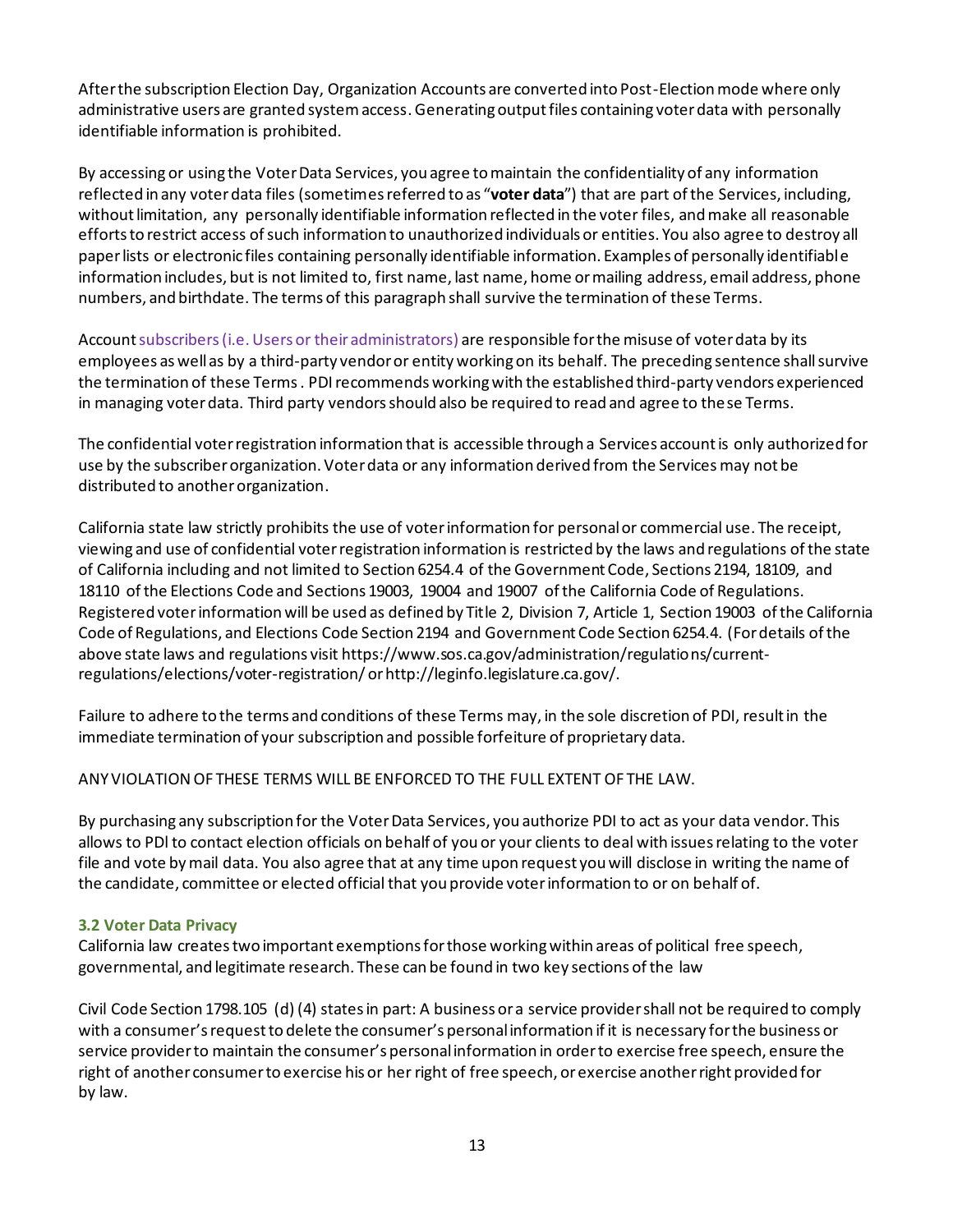Civil Code Section 1798.140 (f) states in part: For purposes of this title: "Commercial purposes" means to advance a person's commercial or economic interests, such as by inducing another person to buy, rent, lease, join, subscribe to, provide, or exchange products, goods, property, information, or services, or enabling or effecting, directly or indirectly, a commercial transaction. "Commercial purposes" do not include for the purpose of engaging in speech that state or federal courts have recognized as noncommercial speech, including political speech and journalism.

Amendments to the law in 2019 went further in three areas that provide additional protections for PDI clients and how our data is utilized by excluding data legally made available from federal, state or local governments from the provisions which apply to "personal information." (Civil Code Section 1798.140 (O) (2)). This further clarified that data such as voter files, political donor data, and other data commonly used by PDI is not subject to the provisions.

These amendments also provided greater clarity by defining "personal information" in a way that exempts de identified or aggregate consumer data. (Civil Code Section 1798.145 (a) (5)) This is the kind of data utilized by PDI in modeling and other voter targeting, and the amendment expressly excludes this data from the consumer protections under this law.

# **Section 4 Support**

# **4.1 Product Support**

PDI shall generally provide the following support services regarding your use of the Services (but subject to change in the discretion of PDI; we will post any material changes to support services on our Site from time to time):

(a) PDI will provide technical support as described herein to the customer ("**Customer"**) via telephone, electronic mail and live chat (at PDI's election) on Business Days during the hours of 9:00 am through 5:00 pm Pacific time ("**Support Hours**"). "**Business Days**" means all days excluding Saturdays, Sundays and the federal legal public holidays specified in 5 U.S.C. § 6103(a).

(b) Customer may initiate a helpdesk ticket during Support Hours by emailing support@politicaldata.com

(c) PDI will use commercially reasonable efforts to respond to helpdesk tickets, if any, opened by the Customer, through email and/or phone or any other reasonable helpdesk ticket mechanism specified by PDI, within one Business Day. PDI will be deemed to have responded if it makes a good faith effort to contact the Customer within one Business Day, even if that attempt does not succeed in reaching a Customer representative within the response time. PDI will fulfill its support obligations if it responds to a helpdesk ticket within one Business Day, whether or not it succeeds in resolving the issue that prompted the helpdesk ticket within one Business Day.

(d) PDI will provide the Customer an estimate on providing a resolution to open helpdesk tickets.

(e) PDI and the Customer will mutually prioritize the resolution of helpdesk tickets.

(f) PDI may close a helpdesk ticket without further responsibility or obligation if the Customer does not provide appropriate feedback to PDI within 30 days of receiving a fix, or if the Customer fails to respond to a request for additional information within a reasonable time.

(g) PDI will use commercially reasonable efforts commensurate with the then applicable industry standards to provide the support services set forth herein in a professional and workmanlike manner, but PDI does not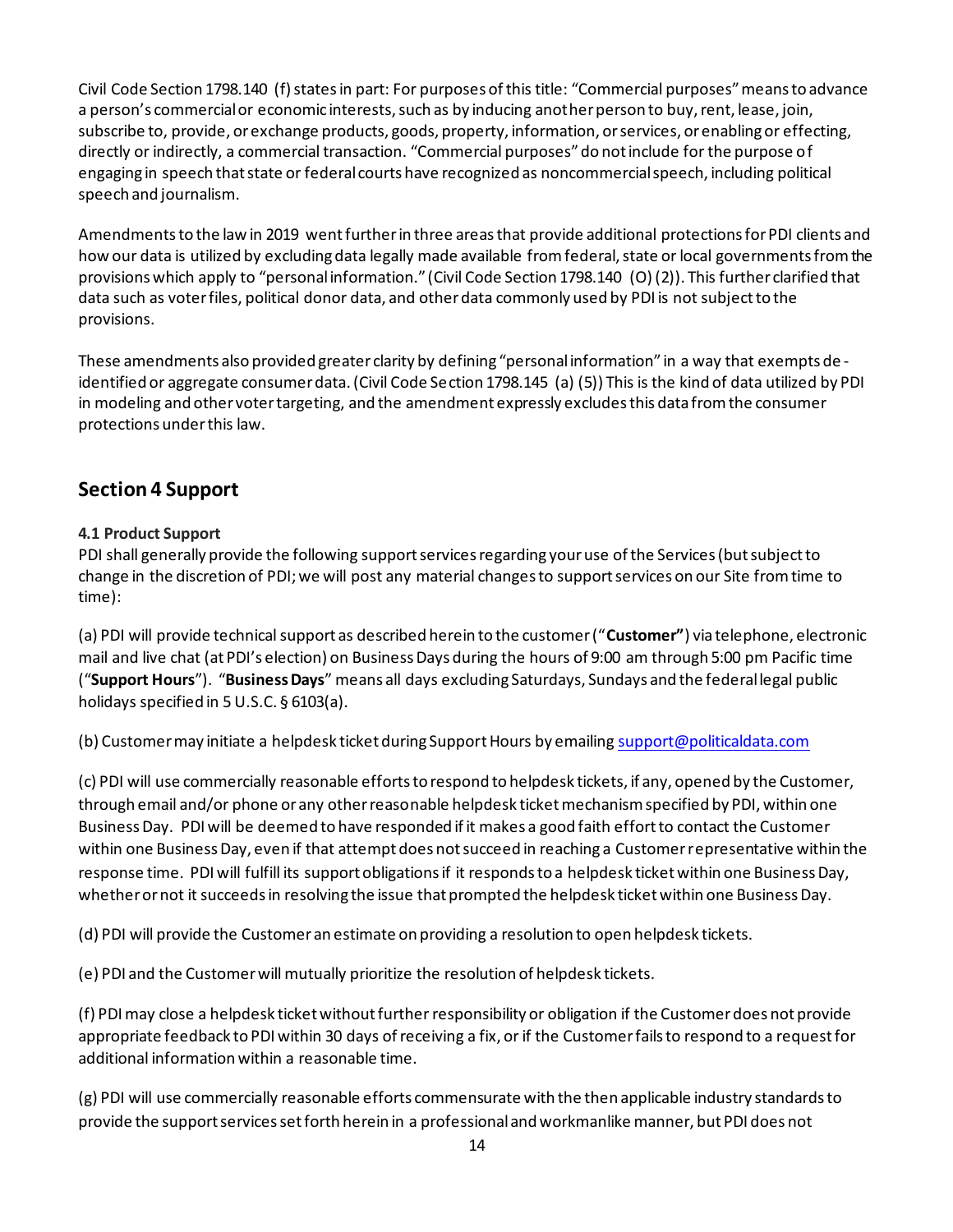guarantee or warrant (a) that every question or problem raised by a helpdesk ticket will be resolved, or (b) that use of any Services will be uninterrupted or error-free, or that any errors or defects in the Services will be corrected, or that the functionality of any Services will meet the Customer's requirements.

Except expressly provided for in these Terms, You acknowledge and agree that PDI will have no obligation to provide you with any support or maintenance in connection with the Services, unless you have purchased a paid support plan or subscribed to a paid subscription that includes support.

### **4.2 Feedback**

If you provide PDI with any feedback or suggestions regarding the Site or the Services ("Feedback"), you hereby assign to PDI all rights in such Feedback and agree that PDI shall have the right to use and fully exploit such Feedback and related information in any manner it deems appropriate. PDI will treat any Feedback you provide to PDI as non-confidential and non-proprietary. You agree that you will not submit to PDI any information or ideas that you consider to be confidential or proprietary.

# **Section 5 – Enforcement / Legal Stuff**

### **5.1 Enforcement**

We reserve the right (but have no obligation) to review any User Content, and to investigate and/or take appropriate action against you in our sole discretion if you violate the Acceptable Use Policy or any other provision of these Terms or otherwise create liability for us or any other person. Such action may include , if applicable, removing or modifying your User Content, terminating your Account in accordance with **Section 1.9**, and/or, reporting you to law enforcement authorities.

### **5.2 Indemnification**

You agree to indemnify and hold PDI and its affiliates and their respective officers, managers, members, owners, employees, and agents and all of their respective affiliates, successors and assigns harmless, including costs and attorneys' fees, from any claim or demand made by any third party due to or arising out of (a) your use of the Services, including, without limitation, any disputes between you and other users of the Site, or (b) your violation or breach of these Terms, (c) your violation of applicable laws or regulations or (d) your User Content. PDI reserves the right, at your expense, to assume the exclusive defense and control of any matter for which you are required to indemnify us, and you agree to cooperate with our defense of these claims. You agree not to settle any matter without the prior written consent of PDI. PDI will use reasonable efforts to notify you of any such claim, action or proceeding upon becoming aware of it.

### **5.3 Release**

You hereby release and forever discharge PDI and its affiliates and their respective officers, directors, managers, owners, members, shareholders, employees, agents, and our and their respective successors and assigns from, and hereby waive and relinquish, each and every past, present and future dispute, claim, controversy, demand, right, obligation, liability, action and cause of action of every kind and nature (including personal injuries, death, and property damage such as loss of User Content), that has arisen or arises directly or indirectly out of, or that relates directly or indirectly to, the Site or the Services, including, without limitation, any intellectual property infringement claims with respect to User Content and any interactions with, or act or omission of, other Site users or any third-party links and ads. IF YOU ARE A CALIFORNIA RESIDENT, YOU HEREBY WAIVE CALIFORNIA CIVIL CODE SECTION 1542 IN CONNECTION WITH THE FOREGOING, WHICH STATES: "A GENERAL RELEASE DOES NOT EXTEND TO CLAIMS THAT THE CREDITOR OR RELEASING PARTY DOES NOT KNOW OR SUSPECT TO EXIST IN HIS OR HER FAVOR AT THE TIME OF EXECUTING THE RELEASE AND THAT, IF KNOWN BY HIM OR HER, WOULD HAVE MATERIALLY AFFECTED HIS OR HER SETTLEMENT WITH THE DEBTOR OR RELEASED PARTY."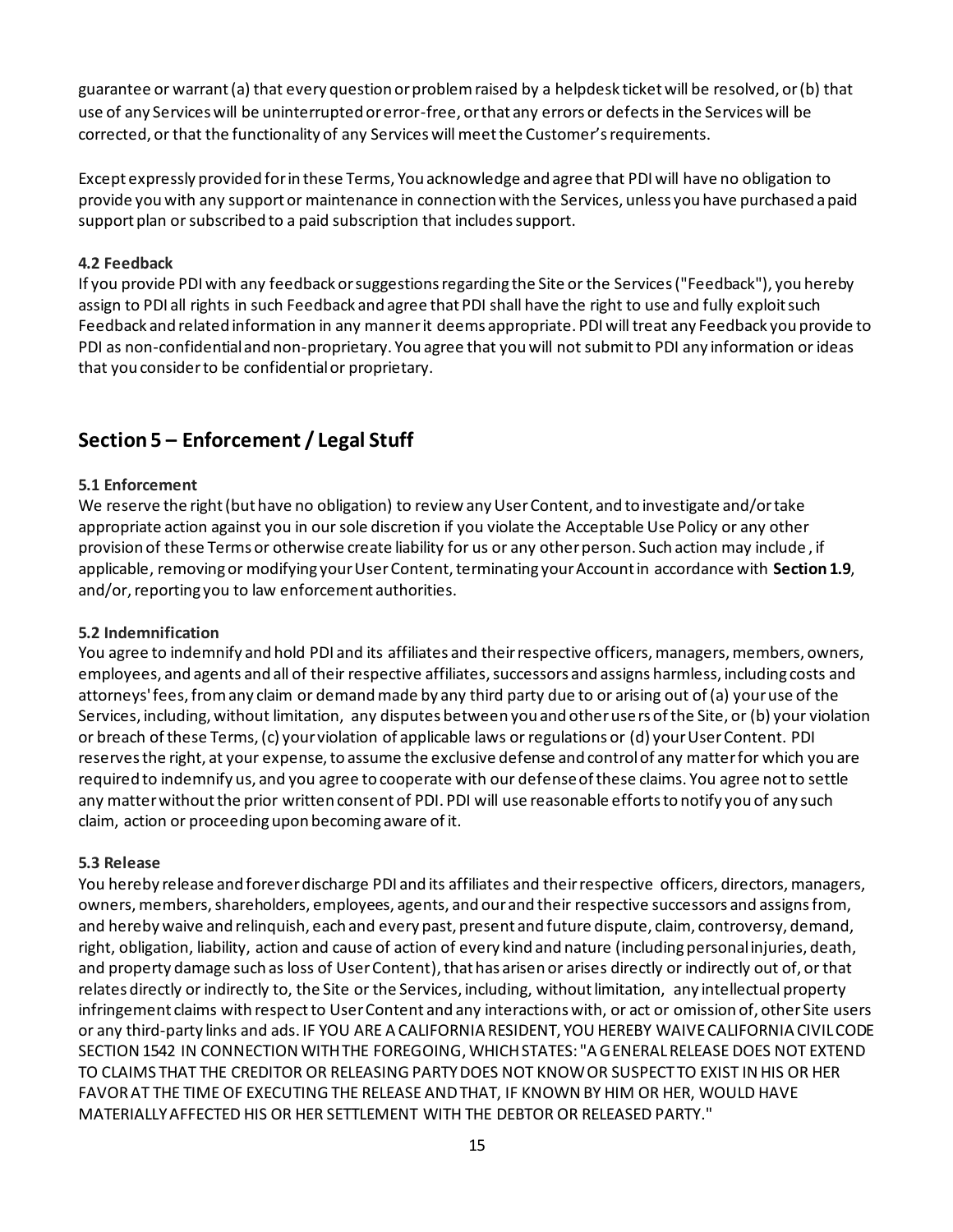### **5.4 Disclaimers**

THE SITE AND THE SERVICES ARE PROVIDED ON AN "AS-IS" AND "AS AVAILABLE" BASIS, AND PDI(AND OUR LICENSORS AND SUPPLIERS) EXPRESSLY DISCLAIM ANY AND ALL WARRANTIES AND CONDITIONS OF ANY KIND, WHETHER EXPRESS, IMPLIED, OR STATUTORY, INCLUDING ALL WARRANTIES OR CONDITIONS OF MERCHANTABILITY, FITNESS FOR A PARTICULAR PURPOSE, TITLE, QUIET ENJOYMENT, ACCURACY, OR NON-INFRINGEMENT. WE (AND OUR LICENSORS AND SUPPLIERS) MAKE NO WARRANTY, EXPRESS OR IMPLIED, REGARDING THE QUALITY OR ACCURACY OF THE SERVICES AND THE SITE, INCLUDING, WITHOUT LIMITATION, THE QUALITYOF ANY VOTER FILES, THAT THE SITE AND THE SERVICES WILL MEET YOUR REQUIREMENTS, WILL BE AVAILABLE ON AN UNINTERRUPTED, TIMELY, SECURE, OR ERROR-FREE BASIS, OR WILL BE ACCURATE, FREE OF TECHNICAL OR TYPOGRAPHICAL ERRORS, THAT ANY ERRORS WILL BE CORRECTED, OR THAT YOUR USE OF THE SITE OR SERVICES WILL PROVIDE SPECIFIC RESULTS, RELIABLE, FREE OF VIRUSES OR OTHER HARMFUL CODE, COMPLETE, LEGAL, OR SAFE. YOU ARE ASSUMING THE ENTIRE RISK AS TO THE SERVICES' AND SITE'S, INCLUDING, WITHOUT LIMITATION, THE VOTER DATA'S QUALITY AND PERFORMANCE. IF APPLICABLE LAW REQUIRES ANY WARRANTIES WITH RESPECT TO THE SITE OR THE SERVICES, INCLUDING, WITHOUT LIMITATION, THE VOTER DATA, ALL SUCH WARRANTIES ARE LIMITED IN DURATION TO NINETY (90) DAYS FROM THE EARLIEST OF THE DATE OF FIRST USE OF THE SITE OR DATE OF FIRST USE OF THE SERVICES.

SOME JURISDICTIONS DO NOT ALLOW THE EXCLUSION OF IMPLIED WARRANTIES, SO THE ABOVE EXCLUSION MAY NOT APPLY TO YOU. SOME JURISDICTIONS DO NOT ALLOW LIMITATIONS ON HOW LONG AN IMPLIED WARRANTY LASTS, SO THE ABOVE LIMITATION MAY NOT APPLY TO YOU.

No PDI agent or employee is authorized to make any modifications or additions to the provisions of this **Section 5.4**.

# **5.5 Limitation on Liability**

TO THE MAXIMUM EXTENT PERMITTED BY LAW, IN NO EVENT SHALL PDI(OR OUR LICENSORS AND OTHER SUPPLIERS) BE LIABLE TO YOU OR ANY THIRD PARTY FOR ANY LOST PROFITS, LOST DATA, COSTS OF PROCUREMENT OF SUBSTITUTE PRODUCTS, OR ANY INDIRECT, CONSEQUENTIAL, EXEMPLARY, INCIDENTAL, SPECIAL OR PUNITIVE DAMAGES ARISING FROM OR RELATING TO THESE TERMS OR YOUR USE OF, OR INABILITY TO USE, THE SITE OR THE SERVICES OR HOWEVER ELSE ARISING, INCLUDING, WITHOUT LIMITATION, THE USE OF ANY VOTER FILES, IF APPLICABLE, EVEN IF PDIHAS BEEN ADVISED OF THE POSSIBILITY OF SUCH DAMAGES. ACCESS TO, AND USE OF, THE SITE AND THE SERVICES IS AT YOUR OWN DISCRETION AND RISK, AND YOU WILL BE SOLELY RESPONSIBLE FOR ANY DAMAGE TO YOUR DEVICE OR COMPUTER SYSTEM, OR LOSS OF DATA RESULTING THEREFROM.

TO THE MAXIMUM EXTENT PERMITTED BY LAW, NOTWITHSTANDING ANYTHING TO THE CONTRARY CONTAINED HEREIN, OUR LIABILITY TO YOU FOR ANY DAMAGES ARISING FROM OR RELATED TO THESE TERMS OR THE USE OF THE SERVICES PROVIDED TO YOU (FOR ANY CAUSE WHATSOEVER AND REGARDLESS OF THE FORM OF THE ACTION), WILL AT ALL TIMES BE LIMITED TO A MAXIMUM OF FIFTY US DOLLARS (U.S. \$50). THE EXISTENCE OF MORE THAN ONE CLAIM WILL NOT ENLARGE THIS LIMIT. YOU AGREE THAT OUR LICENSORS AND OTHER SUPPLIERS WILL HAVE NO LIABILITY OF ANY KIND ARISING FROM OR RELATING TO THESE TERMS.

SOME JURISDICTIONS DO NOT ALLOW THE LIMITATION OR EXCLUSION OF LIABILITY FOR INCIDENTAL OR CONSEQUENTIAL DAMAGES, SO THE ABOVE LIMITATION OR EXCLUSION MAY NOT APPLY TO YOU.

# **5.6 Injunctive Relief**

User agrees that any breach by User of this Section 3 is likely to cause irreparable injury for which PDI would have no adequate remedy at law. Therefore, in the event of such a breach or threatened breach PDI will be entitled to seek injunctive relief, without limiting any other rights or remedies that may be available to it and User agrees to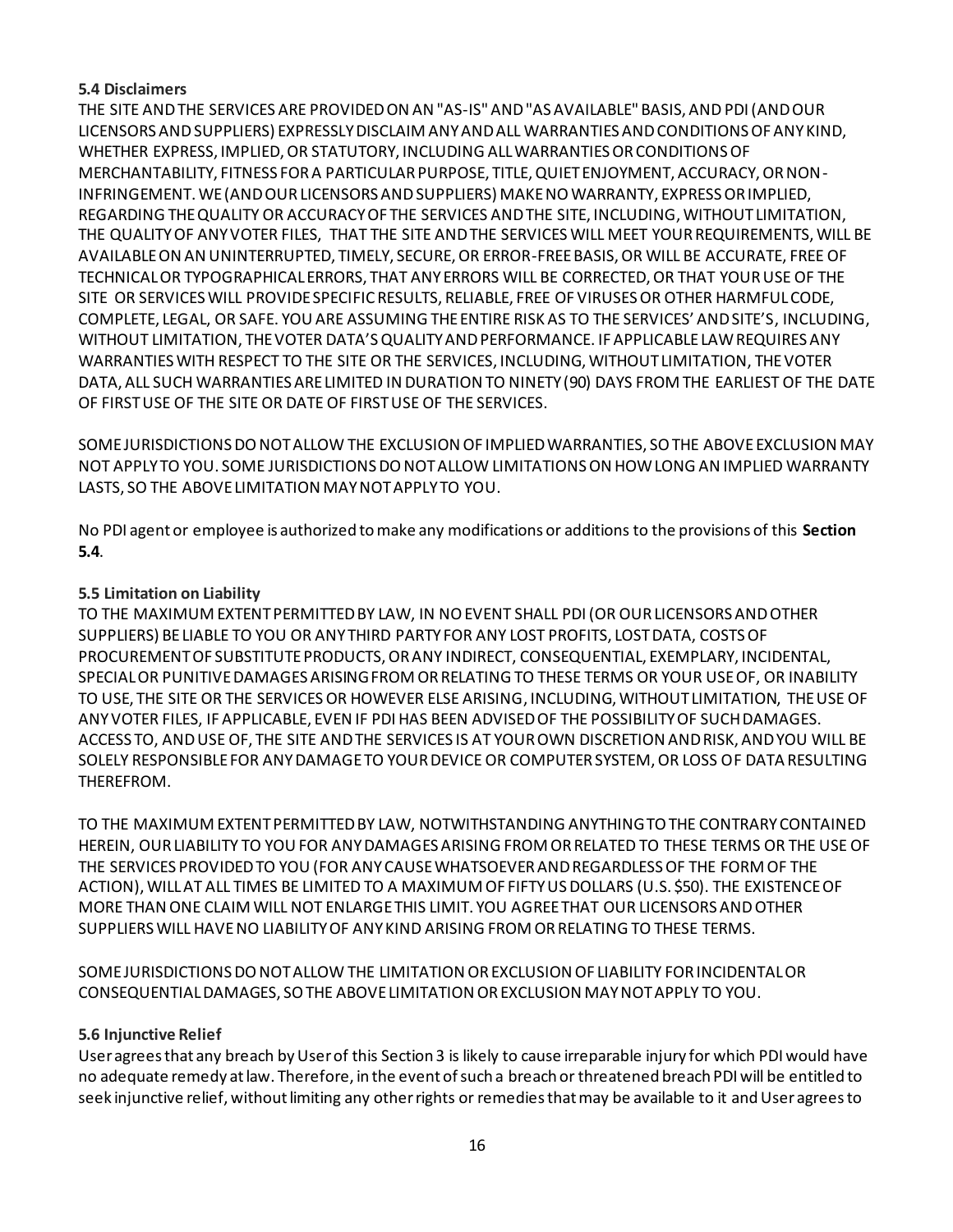waive any requirement for the securing or posting of any bond in connection with any PDI efforts to seek injunctive relief in accordance with this Section 3.13.

# **5.7 Copyright Policy**

PDI respects the intellectual property of others and asks that users of our Site do the same. In connection with our Site, we have adopted and implemented a policy respecting copyright law that provides for the remov al of any infringing materials and for the termination, in appropriate circumstances, of users of our Site who are infringers of intellectual property rights, including copyrights. If you believe that one of our users is, through the use of our Site, unlawfully infringing the copyright(s) in a work, and wish to have the allegedly infringing material removed, the following information in the form of a written notification (pursuant to 17 U.S.C. § 512(c)) must be provided to us at support@politicaldata.com:

1. your physical or electronic signature;

2. identification of the copyrighted work(s) that you claim to have been infringed;

3. identification of the material on our services that you claim is infringing and that you request us to remove;

4. sufficient information to permit us to locate such material;

5. your address, telephone number, and e-mail address;

6. a statement that you have a good faith belief that use of the objectionable material is not authorized by the copyright owner, its agent, or under the law; and

7. a statement that the information in the notification is accurate, and under penalty of perjury, that you are either the owner of the copyright that has allegedly been infringed or that you are authorized to act on behalf of the copyright owner.

Please note that, pursuant to 17 U.S.C. § 512(f), any misrepresentation of material fact (falsities) in a written notification automatically subjects the complaining party to liability for any damages, costs and attorney's fees incurred by us in connection with the written notification and allegation of copyright infringement.

# **5.8 Dispute Resolution**

Please read this Arbitration Agreement carefully. It is part of your contract with PDI and affects your rights. It contains procedures for MANDATORY BINDING ARBITRATION AND A CLASS ACTION WAIVER.

(a) Applicability of Arbitration Agreement. All claims and disputes (excluding claims for injunctive or other equitable relief as set forth below) in connection with the Terms or the use of any product or service provided by PDI that cannot be resolved informally or in small claims court shall be resolved by binding arbitration on an individual basis under the terms of this Arbitration Agreement. Unless otherwise agreed to, all arbitration proceedings shall be held in English. This Arbitration Agreement applies to you and PDI, and to any subsidiaries, affiliates, agents, employees, predecessors in interest, successors, and assigns, as well as all authorized or unauthorized users or beneficiaries of services or goods provided under the Terms.

(b) Notice Requirement and Informal Dispute Resolution. Before either party may seek arbitration, the party must first send to the other party a written Notice of Dispute ("Notice") describing the nature and basis of the claim or dispute, and the requested relief. A Notice to PDIshould be sent to: Political Data Intelligence, LLC. Attention: Disputes, P.O. Box 59570, Norwalk, CA 90652. After the Notice is received, you and PDI may attempt to resolve the claim or dispute informally. If you and PDI do not resolve the claim or dispute within thirty (30) days after the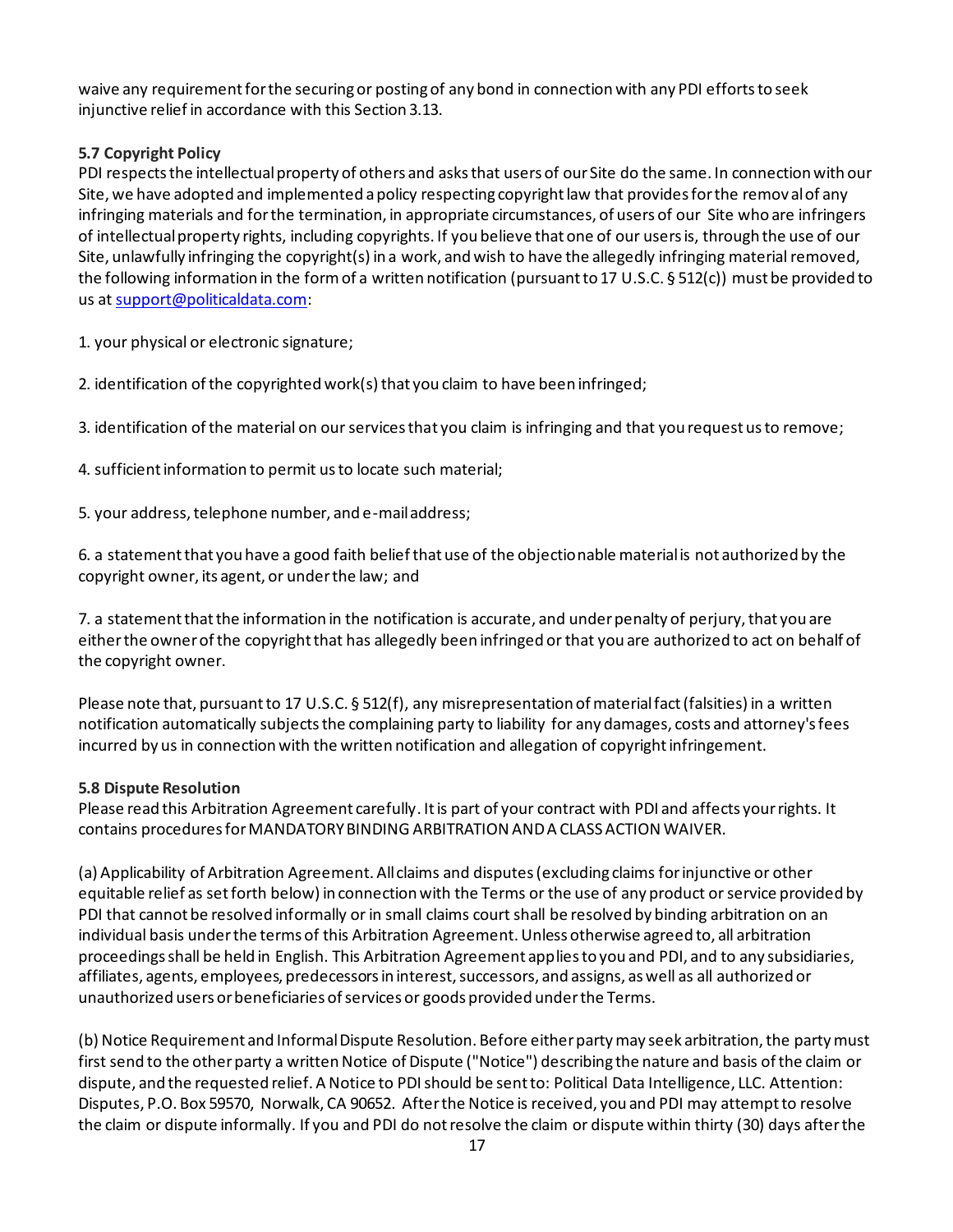Notice is received, either party may begin an arbitration proceeding. The amount of any settlement offer made by any party may not be disclosed to the arbitrator until after the arbitrator has determined the amount of the award, if any, to which either party is entitled.

(c) Arbitration Rules. Arbitration shall be initiated through the American Arbitration Association ("AAA"), an established alternative dispute resolution provider ("ADR Provider") that offers arbitration as set forth in this section. If AAA is not available to arbitrate, the parties shall agree to select an alternative ADR Provider. The rules of the ADR Provider shall govern all aspects of the arbitration, including but not limited to the method of initiating and/or demanding arbitration, except to the extent such rules are in conflict with the Terms. The AAA Consumer Arbitration Rules ("Arbitration Rules") governing the arbitration are available online at www.adr.org or by calling the AAA at 1-800-778-7879. The arbitration shall be conducted by a single, neutral arbitrator. Any claims or disputes where the total amount of the award sought is less than Ten Thousand U.S. Dollars (US \$10,000.00) may be resolved through binding non-appearance-based arbitration, at the option of the party seeking relief. For claims or disputes where the total amount of the award sought is Ten Thousand U.S. Dollars (US \$10,000.00) or more, the right to a hearing will be determined by the Arbitration Rules. If required by law, any hearing will be held in a location within 100 miles of your residence, unless you reside outside of the United States, and unless the parties agree otherwise; provided, however, that if not required by law, all hearings shall be conducted in Orange County, California. If you reside outside of the U.S., the arbitrator shall give the parties reasonable notice of the date, time and place of any oral hearings. Any judgment on the award rendered by the arbitrator may be entered in any court of competent jurisdiction. Each party shall bear its own costs (including attorney's fees) and disbursements arising out of the arbitration and shall pay an equal share of the fees and costs of the ADR Provider.

(d) Additional Rules for Non-Appearance Based Arbitration. Non-appearance based arbitration shall be utilized for the arbitration and the arbitration shall be conducted by telephone, online and/or based solely on written submissions; the specific manner shall be chosen by the party initiating the arbitration. The arbitration shall not involve any personal appearance by the parties or witnesses unless otherwise agreed by the parties.

(e) Time Limits. If you or PDI pursue arbitration, the arbitration action must be initiated and/or demanded within the statute of limitations (i.e., the legal deadline for filing a claim) and within any deadline imposed under the AAA Rules for the pertinent claim.

(f) Authority of Arbitrator. If arbitration is initiated, the arbitrator will decide the rights and liabilities, if any, of you and PDI, and the dispute will not be consolidated with any other matters or joined with any other cases or parties. The arbitrator shall have the authority to grant motions dispositive of all or part of any claim. The arbitrator shall have the authority to award monetary damages, and to grant any non-monetary remedy or relief available to an individual under applicable law, the AAA Rules, and the Terms. The arbitrator shall issue a written award and statement of decision describing the essential findings and conclusions on which the award is based, including the calculation of any damages awarded. The arbitrator has the same authority to award relief on an individual basis that a judge in a court of law would have. The award of the arbitrator is final and binding upon you and PDI.

(g) Waiver of Jury Trial. THE PARTIES HEREBY WAIVE THEIR CONSTITUTIONAL AND STATUTORY RIGHTS TO GO TO COURT AND HAVE A TRIAL IN FRONT OF A JUDGE OR A JURY, instead electing that all claims and disputes shall be resolved by arbitration under this Arbitration Agreement. Arbitration procedures are typically more limited, more efficient and less costly than rules applicable in a court and are subject to very limited review by a court. In the event any litigation should arise between you and PDI in any state or federal court in a suit to vacate or enforce an arbitration award or otherwise, YOU AND PDI WAIVE ALL RIGHTS TO A JURY TRIAL, instead electing that the dispute be resolved by a judge.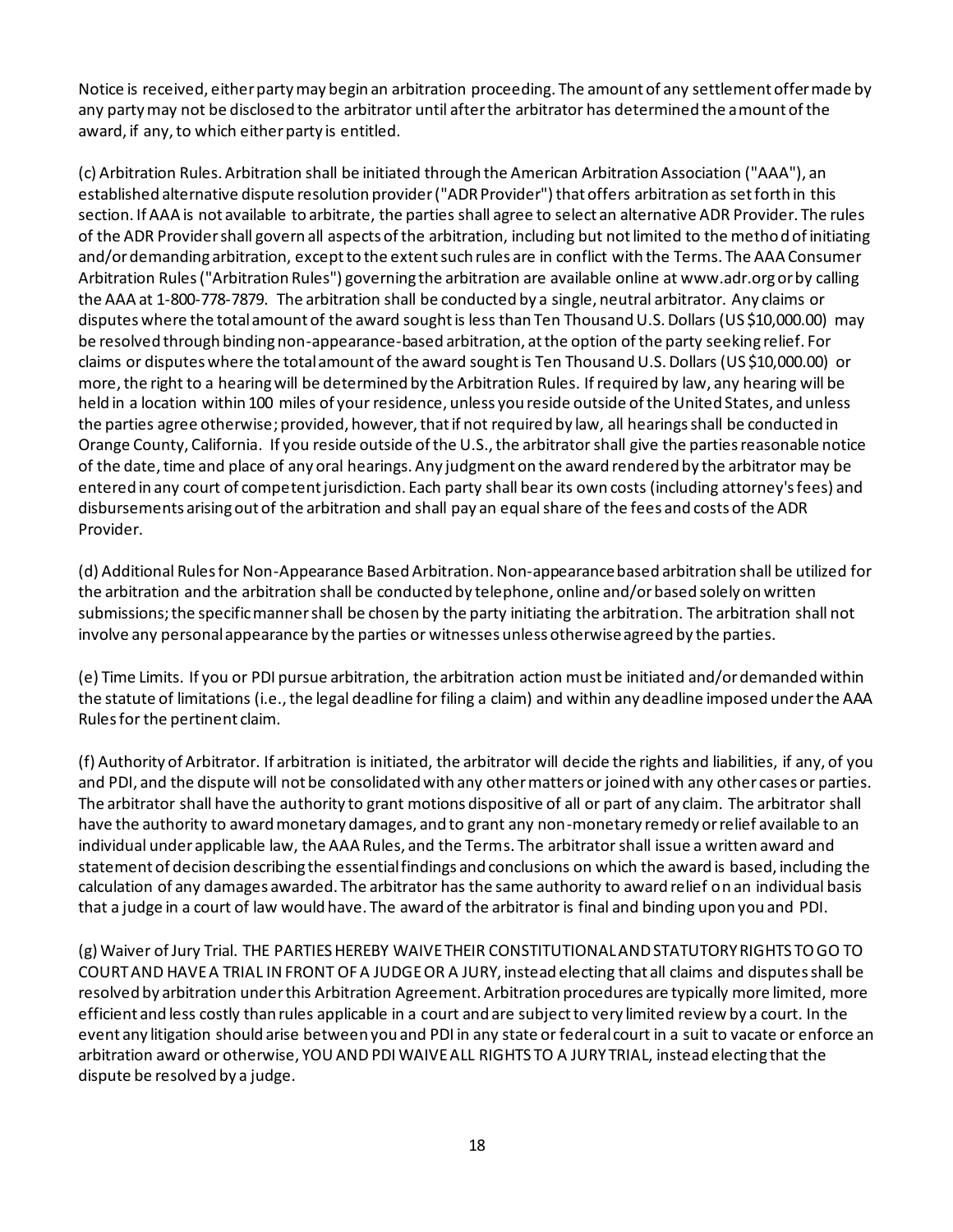(h) Waiver of Class or Consolidated Actions. ALL CLAIMS AND DISPUTES WITHIN THE SCOPE OF THIS ARBITRATION AGREEMENT MUST BE ARBITRATED OR LITIGATED ON AN INDIVIDUAL BASIS AND NOT ON A CLASS BASIS, AND CLAIMS OF MORE THAN ONE CUSTOMER OR USER CANNOT BE ARBITRATED OR LITIGATED JOINTLY OR CONSOLIDATED WITH THOSE OF ANY OTHER CUSTOMER OR USER.

(i) Limited Period to Bring a Claim Against PDI. Any disputes or claims under these Terms must be brought within one (1) year after the cause of action arises, or such claim or cause of action is barred.

(j) Confidentiality. All aspects of the arbitration proceeding, including but not limited to the award of the arbitrator and compliance therewith, shall be strictly confidential. The parties agree to maintain confidentiality unless otherwise required by law. This paragraph shall not prevent a party from submitting to a court of law any information necessary to enforce these Terms, to enforce an arbitration award, or to seek injunctive or equitable relief.

(k) Severability. If any part or parts of this Arbitration Agreement are found under the law to be invalid or unenforceable by a court of competent jurisdiction, then such specific part or parts shall be of no force and effect and shall be severed and the remainder of the Agreement shall continue in full force and effect.

(l) Right to Waive. Any or all of the rights and limitations set forth in this Arbitration Agreement may be waived by the party against whom the claim is asserted. Such waiver shall not waive or affect any other portion of this Arbitration Agreement.

(m) Survival of Agreement. This Arbitration Agreement will survive the termination of your relationship with PDI.

(n) Small Claims Court. Notwithstanding the foregoing, either you or PDI may bring an individual action in small claims court.

(o) Emergency Equitable Relief. Notwithstanding the foregoing, either party may seek emergency equitable relief before a state or federal court in order to maintain the status quo pending arbitration. A request for interim measures shall not be deemed a waiver of any other rights or obligations under this Arbitration Agreement.

(p) Claims Not Subject to Arbitration. Notwithstanding the foregoing, claims of defamation, violation of the Computer Fraud and Abuse Act, and infringement or misappropriation of the other party's patent, copyright, trademark or trade secrets shall not be subject to this Arbitration Agreement.

(q) Courts. In any circumstances where the foregoing Arbitration Agreement permits the parties to litigate in court, the parties hereby agree to submit to the personal jurisdiction of the courts located within Orange County, California, for such purpose.

# **5.9 Export**

The Site and the Services may be subject to U.S. export control laws and may be subject to export or import regulations in other countries. You agree not to export, reexport, or transfer, directly or indirectly, any U.S. technical data acquired from PDI, or any products or Services utilizing such data, in violation of the United States export laws or regulations.

# **5.10 Disclosures**

PDI is located at the address in **Section 5.12a**. If you are a California resident, you may report complaints to the Complaint Assistance Unit of the Division of Consumer Product of the California Department of Consumer Affairs by contacting them in writing.